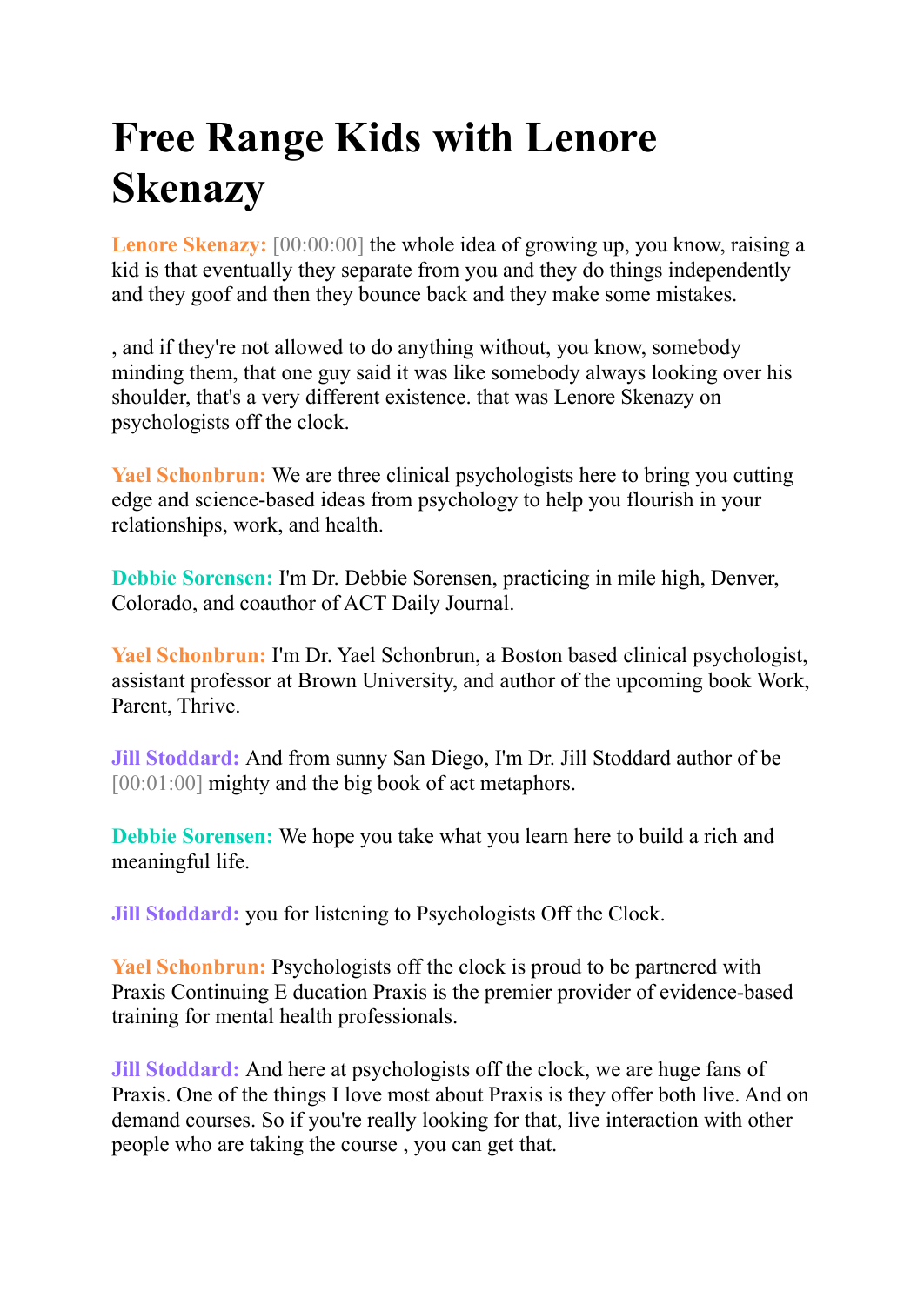Or if you have a busy schedule and you need something that you can just kind of click onto whenever you have time, , they offer that as well.

, and every course I have ever taken from Praxis has really been of such value to me.

**Debbie Sorensen:** I get questions a lot from clinicians who are looking for act training or other types of trainings, and Praxis my go-to place that I  $[00:02:00]$ send people no matter what level they are, because they have really good beginner trainings for people who have no experience.

And they also have terrific advanced trainings on different topics and just people who want to keep building their skills.

**Yael Schonbrun:** You can go to our website and get a coupon for the live trainings, by going to our offers page at off the clock, psych.com/sponsors. And we'll hope to see you.

Yael Schonbrun: If you're a psychologist off the clock listener and, you love books.

Join us for our new psychologist off the clock book club. We're going to be meeting once a month on Thursdays at noon Eastern standard time in the U S to join. All you need to do is go to Patrion and sign up for the psychologist off the clock book club. Along with your membership to the book club.

You'll also have a chance to join our private Facebook group. Get a monthly newsletter, and get access to free promos for various books that we'll be reading. We hope you join us.

This is Yael here with Jill to introduce an [00:03:00] episode on free range kids and interview that I got to do with Lenore Skenazy who, whose work I'd actually been following for some years. So it was really exciting for me to get to talk to her. And this topic is one that's near and dear to my heart.

I was raised in a very anxious household and I think. Had I not gotten into psychology into behavioral science and been exposed to some of this work that Lenore Skenazy and her colleagues do on the value of leaning back and giving your kids more freedom.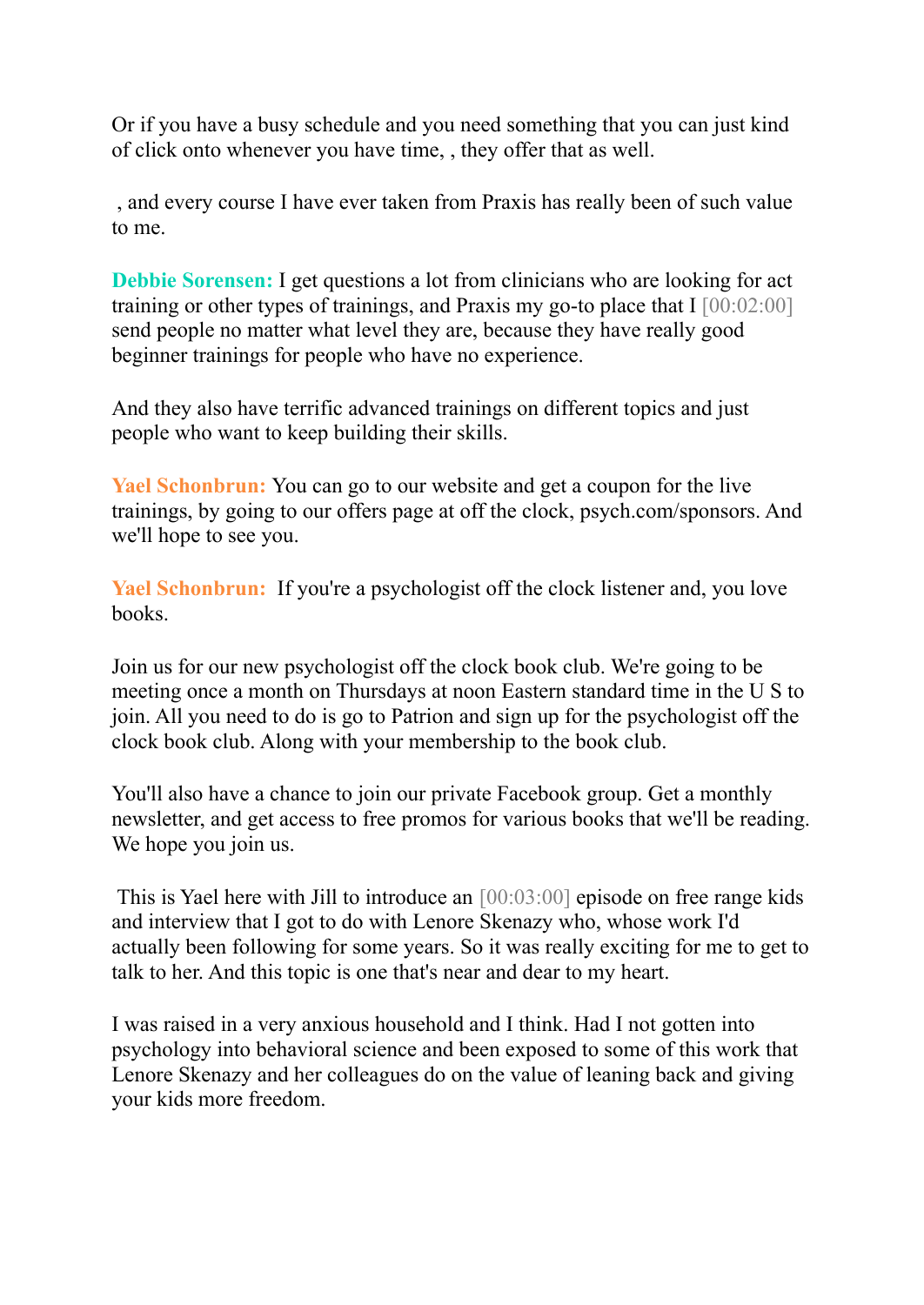I would be a very, very different kind of parent, because I think the mill you, that we live in really encourages the opposite of allowing our kids to be free range kids.

**Jill Stoddard:** It's, it's such an interesting thing to think about and you know, we've done a number of episodes on kind of a similar topic, justly he's gifted failure and . Julie left got Hames. How to raise an adult, Kim Brooks, small animals, and I am a hundred percent on [00:04:00] board with this movement. And yet I struggle. And so I was listening to this episode, just thinking, what are the obstacles like?

What is it that gets in the way of leaning back and giving kids more freedom? And I realize it's two things. One is maybe similar to your parents. Yell. My husband is a little bit more on the anxious, worry, doing the worst. First thing that you guys get into later in the episode. But really, I think the biggest culprit is perceived peer pressure that I, you know, it matched my values around being a quote unquote, good mom, whatever that means, you know, I want to be a good mom.

And I, I think I am guilty of worrying too much about what other parents would think about the way that. Parenting. Right. So like when I see my friends, putting all of their kids into a thousand activities, I feel like the worst parent, because my kids have zero activities. And you and Lenore have this [00:05:00] great example of this conversation about your oldest son and the bus stop. And being the only kid without a cell phone. And I noticed myself feeling so anxious the whole time I was listening to it because I was worried for you. And wondering if you were worried about what other moms were thinking about you.

So anyway, it just got me thinking about what gets in the way, and, and this kind of social pressure that, that I think is happening in the cultural mill. You, as you say,

**Yael Schonbrun:** I probably am pronouncing it wrong. Um, I am definitely privy to. Get anxious about social judgment. I think we all are right. Our brains are wired to care about what other people think there's nothing abnormal about having those concerns. And what I think helps is having clarity both about the science of, you know, the best kind of parenting practices and what hovering parents.

Can do to a child's sense of independence, to their competence, to [00:06:00] their ability, to build resilience, to their ability, to creatively problem, solve, to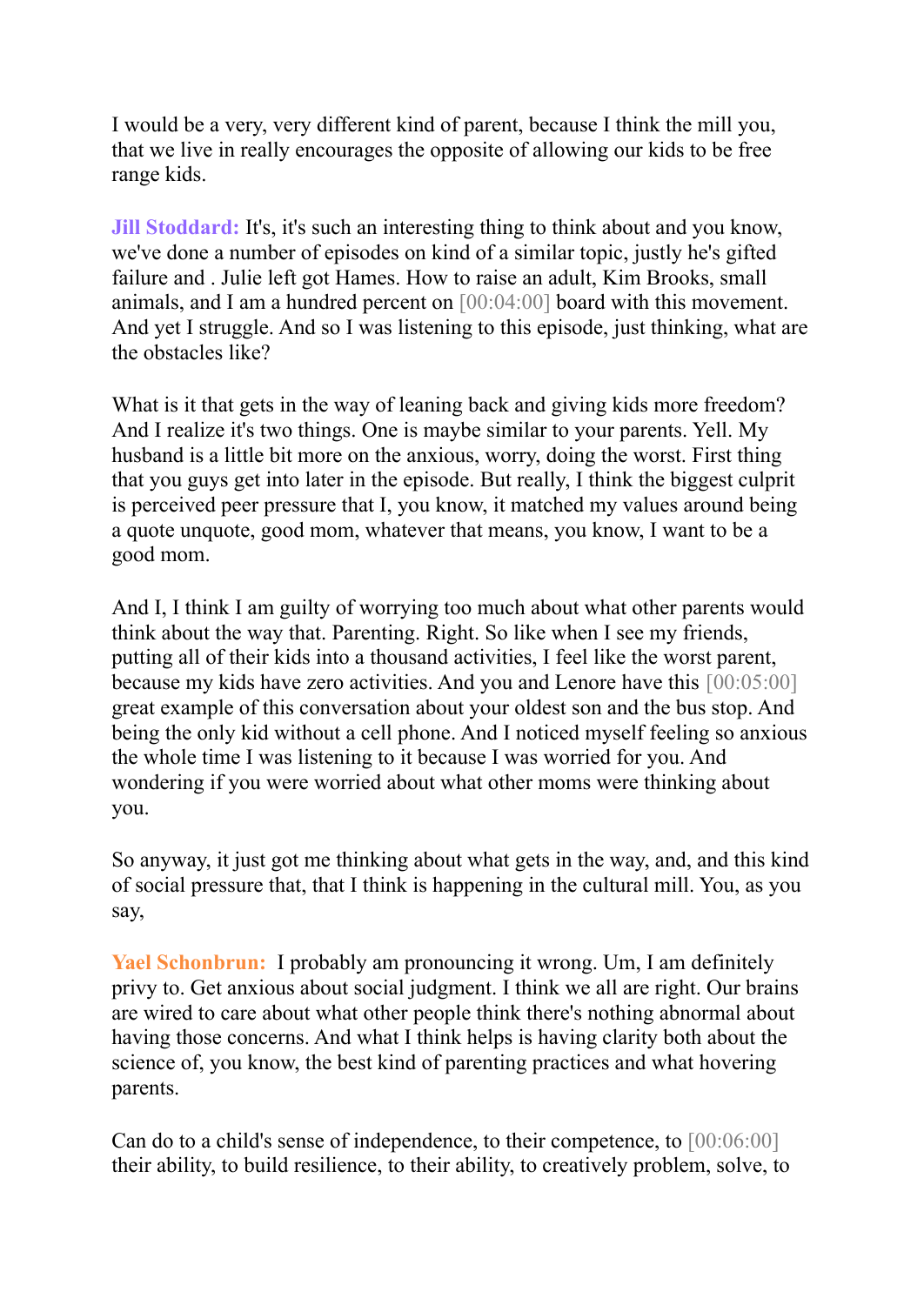be patient, to trust themselves. All of those things helped me to sort of turn towards some of those leaning back parenting practices and my values and sort of what I'm trying to model for my kids.

So for example, As much as I might feel uncomfortable about parents judging me. Imagine how my 12 year old feels about his peers, judging him for not having a phone. And I do want to actually update something because he actually just recently got a phone

and now that he has it, I'm trying to engage. Free range, parenting styles, even though he has a phone. So for example,

my phone can track his phone so I can know where he is at all times, but we had a conversation. I said, I'm going to turn that feature off because I think it's important for you to know that [00:07:00] a sometimes I'm not going to know where you are, that you're on your own And you have to figure it out.

Now you can contact me if you really need. But for the most part, I want both of us to agree that the expectation is that you figure out how to get yourself, where you need to be. This is an opportunity for you to gain more independence.

Not for me to monitor you even.

**Jill Stoddard:** And you're sending the message. I trust you. I trust you to be able to do these things on your own and to figure this out on your own and that I don't need to know where you are all the time.

**Yael Schonbrun:** a hundred percent. but as you're saying Jill, you know, that fear of like, if other parents. No, what I'm doing, and they're having the judgment of your L your child could be unsafe. They could be kidnapped. , they could be in trouble, not be able to reach out to you.

What kind of a parent are you? Those thoughts certainly come up. , and the choice. I'm clear enough on my values that I'm able to reconnect to what matters most to me. And also knowing the science that [00:08:00] statistically, it is much less likely for harm to come to my child and much more likely for me to hamper his growth.

If I engage in that worst, first thing, kind of thinking, and.

**Jill Stoddard:** Well, it takes a lot of psychological flexibility, right? It's like to have willingness toward the discomfort and you know, the worry about being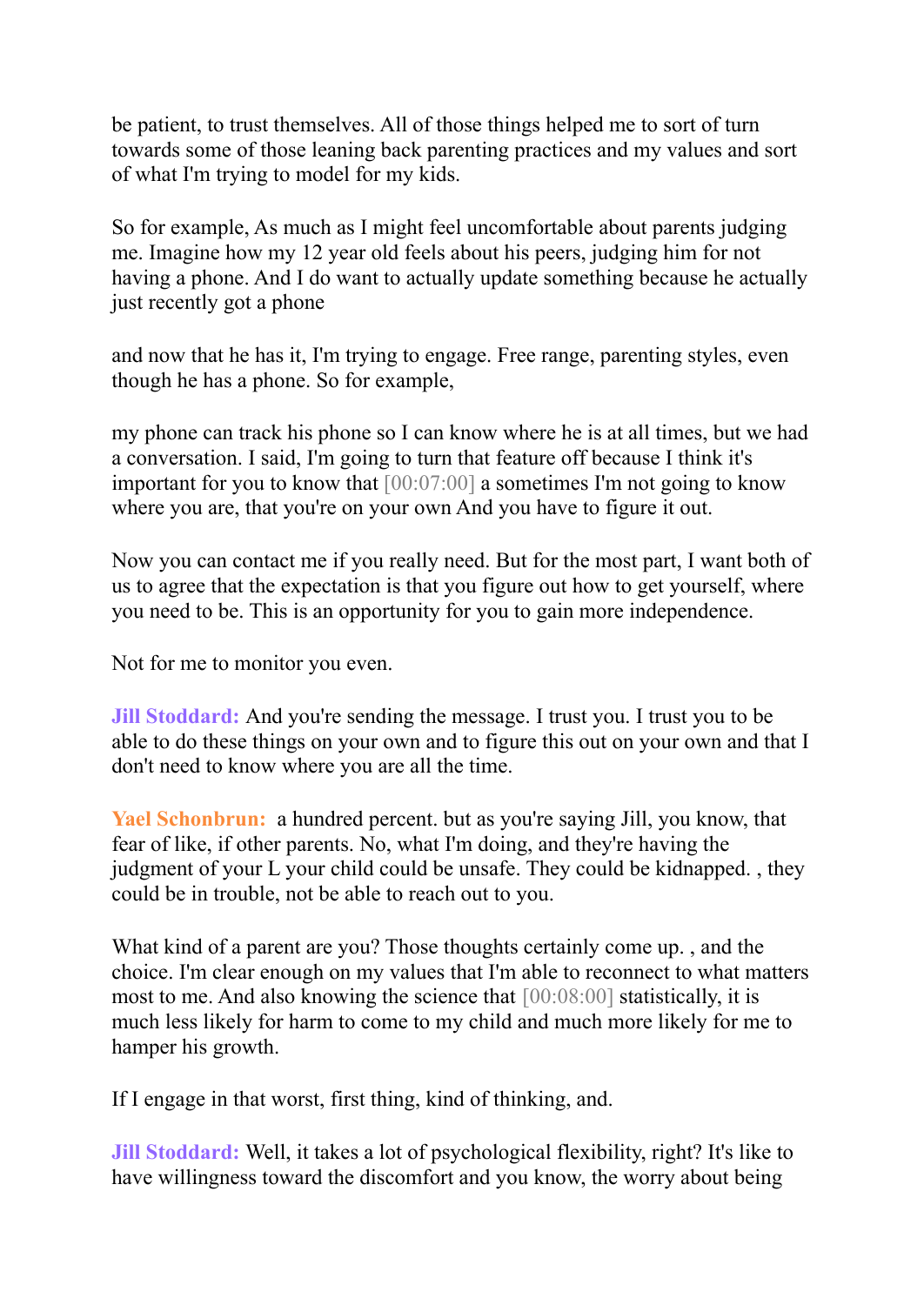judged the worry about something bad could happen, and I could have this information and I've chosen not to have it, and to really connect to those values instead.

So it's, I think it's something that we need to just be like more conscious of. Right. Like psychological flexibility takes some efforting to be aware of what are my thoughts and feelings. How do I observe those thoughts? Make space for those feelings and really make choices based on values even when it feels scarier or uncomfort.

**Yael Schonbrun:** Yeah. And if you listen to all the way [00:09:00] through the episode, Lenore actually gives some really concrete exercises that you and your child or children can try that are small bite sized, sort of within your wheel house of. Uh, pushing yourself a little bit, but not so far out of your comfort zone that it feels inaccessible.

**Jill Stoddard:** And , she even has a cool invitation to send her some pictures of free range, parenting and action. And I'm going to send her some pictures of my kids walking to school by themselves for the first.

**Yael Schonbrun:** , were you inspired to encourage them to do that based on this episode?

**Jill Stoddard:** Yes, a hundred percent. And we also watched the Netflix show that she talks about in the episode, which I loved and made my son think if these little kids can do this stuff, I should be allowed to too. So that's another thing she talks about toward later in the episode that I loved.

**Yael Schonbrun:** Well, I hope listeners add there as inspired as Jill and I have been. And we hope that you enjoy this episode. I am so excited to be speaking today with Lenore [00:10:00] Skenazy, who is a speaker blogger, columnist reality TV host author, founder of the free range kids movement and president of let grow, which is a nonprofit promoting childhood independence And. She's here to talk with me today about her incredible book, free range, kids, how parents and teachers can let go and let grow. And I have to just start off by saying this book is one of the funniest parenting books I've read in a long time. So I just first want to thank you for bringing more humor to the parenting literature, which is sorely needed.

**Lenore Skenazy:** Yeah. I think there's a lot of humor needed pretty much everywhere, you know? So why not? But thanks for recognizing that. Now I can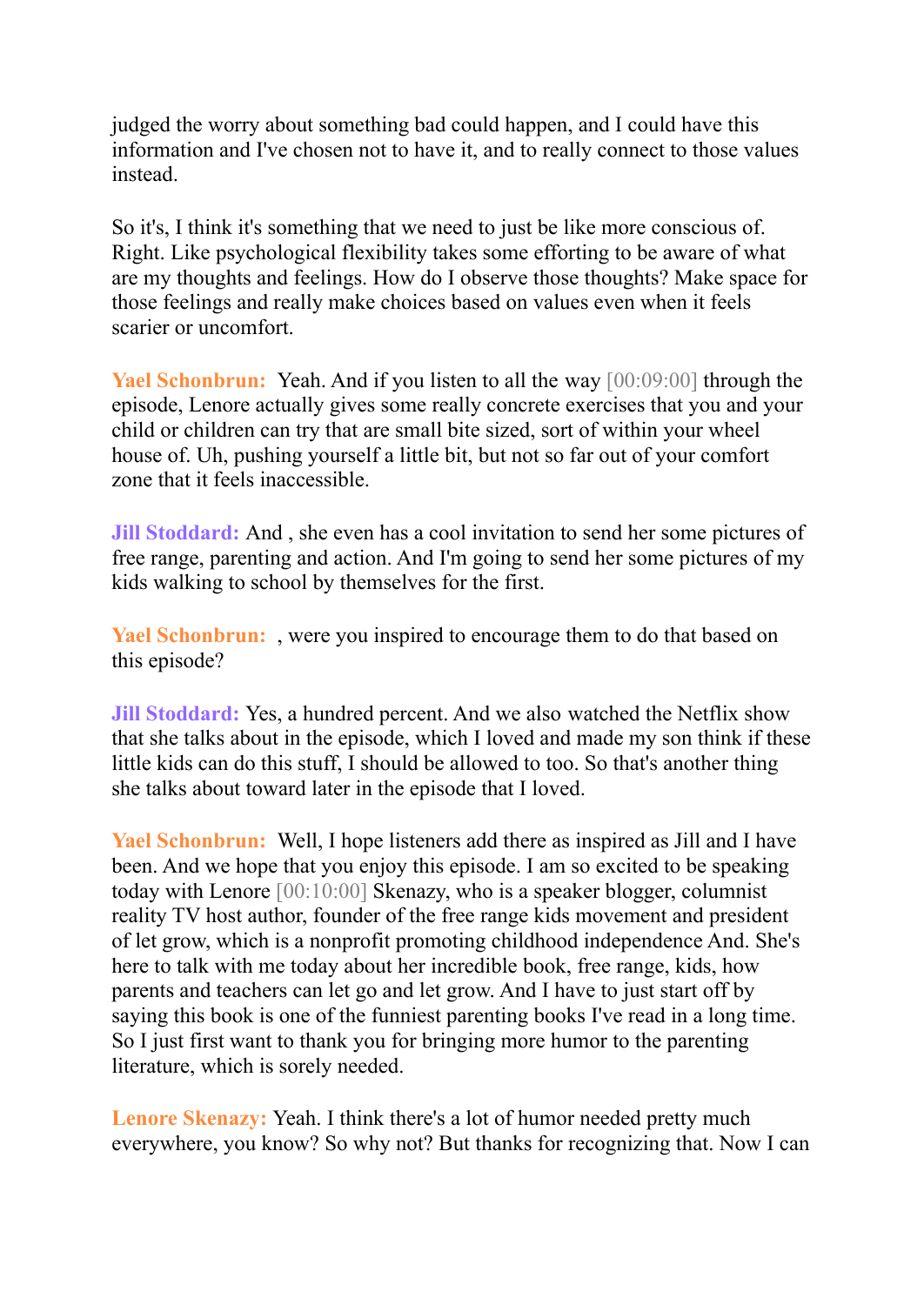hang up. I really just wanted to write a funny book. So any, any messages are sort of superfluous.

**Yael Schonbrun:** Well, I there's actually research showing that humor makes information not only more enjoyable to approach, but it also allows information to actually get in, which is so effective.

**Lenore Skenazy:** I think, I think jesters figured that out. At some point in human history, it's like, wait a minute. He's going to either cut off my head or laugh. Let's make them laugh.

**Yael Schonbrun:** [00:11:00] So began your career. As I understand it as a columnist and then entered the sphere of parenting, writing through a personal parenting decision of letting your then nine-year-old son and take the subway home alone. And that became a national story and prompted massive media attention caused you to get designated as America's worst mom by some major media outlets.

But from that experience through this whole. Which is now more than a decade old. So you're here with your second edition of free range kids. And I just wanted to sort of start off by getting like the historical context. What do you think has changed in the decade between the first edition release of the book and this current second edition?

**Lenore Skenazy:** Oh, thanks for asking. Um, yeah, I had to figure that out too. When I was writing, like, why am I writing a new version? What has changed? Um, it felt like some things are better and some things are worse better is that I'm not considered a nut. I was really like, I was considered just this crazy person. Why would anybody let their kids do anything on supervise?

And as the years went by and people were recognizing that. Sort of suffering from a [00:12:00] lack of independence and sort of withering on the vine. There there's so many analogies, but the one that is currently accessible in my brain is they built the biosphere. I think in the 1970s or eighties in Arizona, it was like this giant geodesic dome and inside was supposed to be the perfect, um, the perfect weather, the perfect space.

For all these wonderful tropical pants to grow. So we would have them forever and not only did the people want to kill each other and they had to end this experiment early because of human nature, but the trees that they planted in this very rich soil and they'd given them the fertilizer and the sun was obviously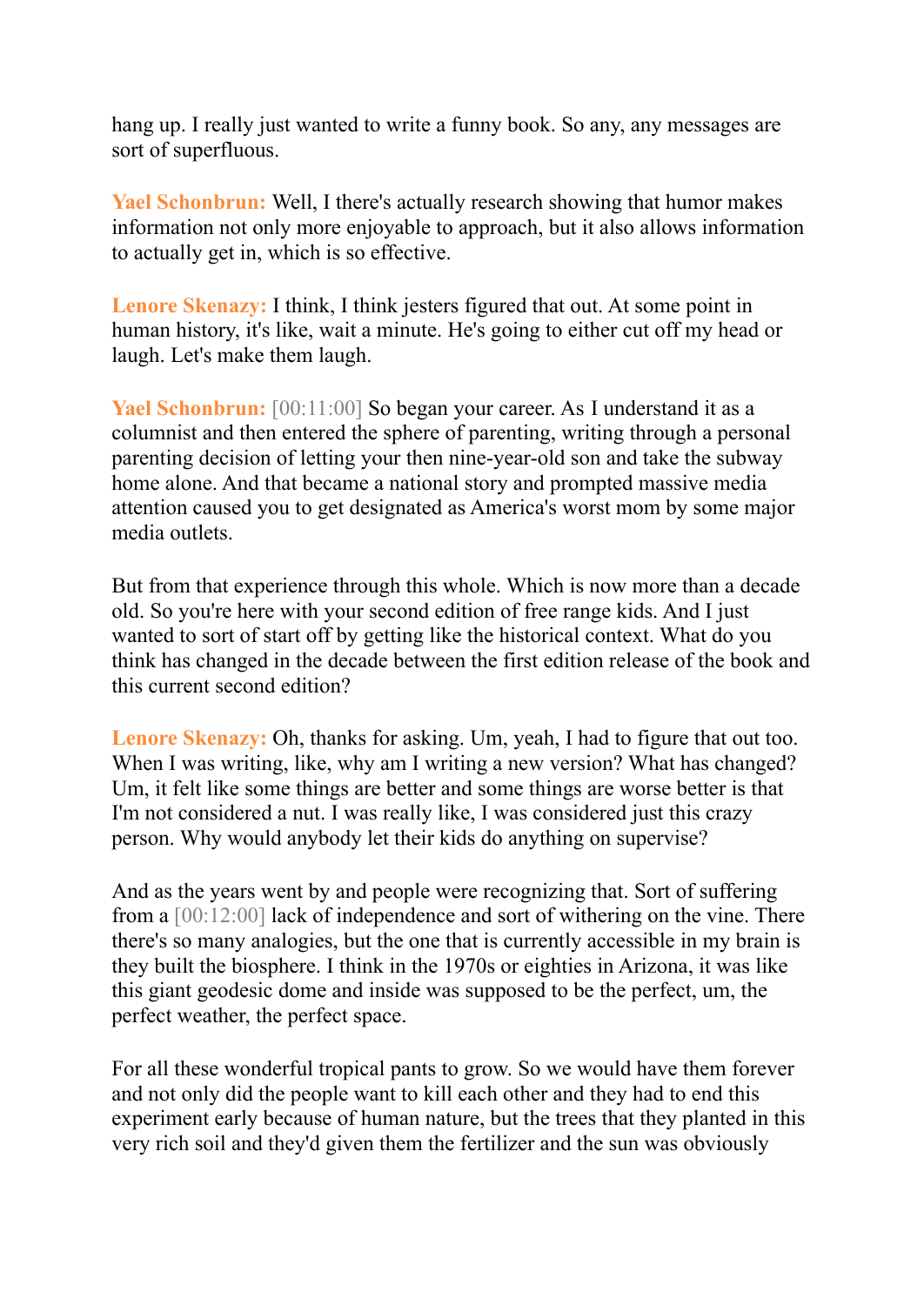coming in through the windows and they had enough rain and they wilted, they, they actually drooped.

And, um, what they finally figured out is like, okay, it's perfect. It's too perfect. Without any wind. The trees, we're not learning to stand up straight. It was like, almost like they'd been assisted their all lives and then you'd let go. And I was like, and people have been recognizing that as, um, sort of [00:13:00] the perfect metaphor for our culture.

Um, in the last five or 10 years, I'd say people are starting to recognize like, gee, I, you know, today's childhood looks so different from mine and the stuff that I appreciate. As a kid, you know, little hi-jinks or the, you know, running around or staying out until the streetlights came on. I can't tell you how many times I've heard that phrase.

People recognize that sort of has evaporated and with, it seemed to go a lot of kids, , resilience, spunk, even their interest in being, uh, vibrant it's it's like what I'm hearing for teachers. I'm talking to one tomorrow. Is that the kids are so worried about messing up, that they are very passive because if they take a chance on anything, even raising their.

They might mess up and that would be the end of the world. And so as that sort of revelation has left from the classroom and from people's individual homes into the culture at large, I mean like two weeks ago, I was talking to the surgeon general about this very issue. So I might've been America's worst mom maybe was still am, who knows?

I asked my kids, but, [00:14:00] um, but the point is that there's a recognition that there is a problem when kids have so little independence that they are withering on the vine. The, the other thing that changed so dramatically. And I think you're well aware is that technology, became so much more a part of our lives.

I think these last let's see the nine-year-old is 24. So it's like, I can't figure it out. Like this took 10 years. Um, and, and what interests me is. kids going online and what they're doing online, I feel like there's a lot of people studying that. A lot of people worrying about it. Nobody seems to be writing about what it feels like to grow up constantly tracked.

And just this morning, I was reading over my notes for my interviewed like six teenagers who are attracted by life 360. You know, I just was underlining so many things like, you know, it feels like, um, this is my mom's hobby. You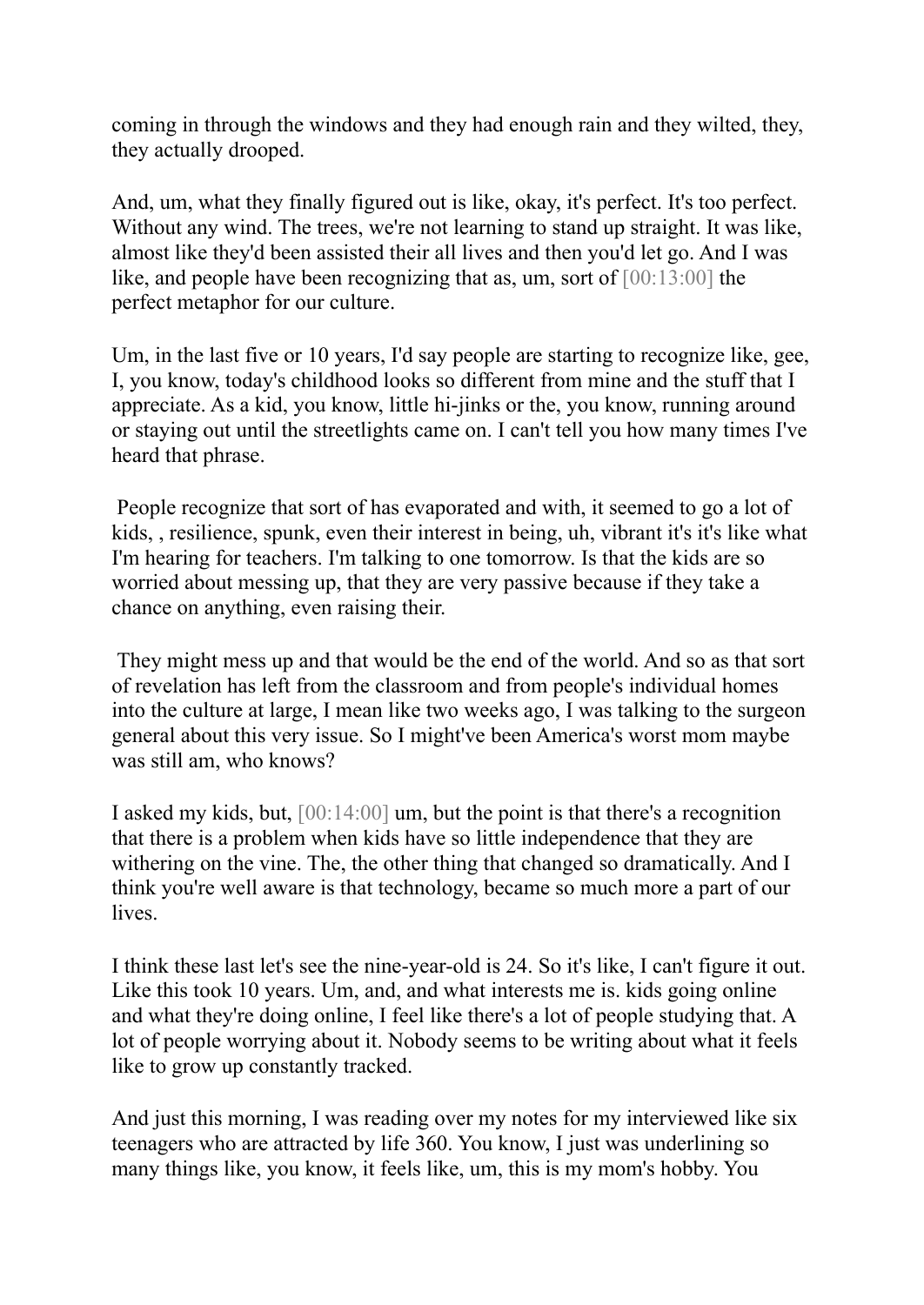know, they sort of track me for their leisure activity. , I feel like my parents are sort of living my life.

I don't, I have a life and, how come they don't, you know, they say they [00:15:00] trust me, but if they trust me, why are they tracking me all the time? I can't even prove I'm trustworthy because they can always check. So that seems like an enormous. Change in everything, including family life, family structure, because the whole idea of growing up, you know, raising a kid is that eventually they separate from you and they do things independently and they goof and then they bounce back and they make some mistakes, and if they're not allowed to do anything without, you know, somebody minding them, that one guy said it was like somebody always looking over his shoulder, that's a very different existence.

**Yael Schonbrun:** Yeah, well, so I want to actually dive into that. It's such a common issue that comes up for, I have young kids and so a lot of my friends. Other parents who have young kids who are sort of, you know, beginning to have phones.

And there's a lot of activity, social activity that's happening on the phones, but there's also a lot of movement, right? That you, you can like literally know where your kid is at all times, if they're carrying some kind of a device. You note that [00:16:00] trust means like allowing your kids to not be surveilled and that if we're surveilling them, that it really isn't trusted out.

But what do you recommend doing when we really are concerned about their physical, emotional, or social safety? Like for example, if there is text bullying going on and our child may be. Be a part of that almost unwittingly, wouldn't it be better for parents to know about it and to intervene either for our own children or if our child is bullying somebody else that we can help protect another child.

**Lenore Skenazy:** This is such a big issue. And I wouldn't say I'm actually an expert on this particular aspect of parenting or childhood bullying. Um, I'm going to sort of, um, slightly live the question and talk about my one easy solution. Cause all I like are like easy, free things to do, which is there has to be a, um, Almost a sanctuary, , like a, like a wildlife sanctuary.

There has to be a child life sanctuary where kids are not on phones, [00:17:00] where kids are just interacting as young people of different ages, hanging out together, having fun, making things happen, getting into arguments and solving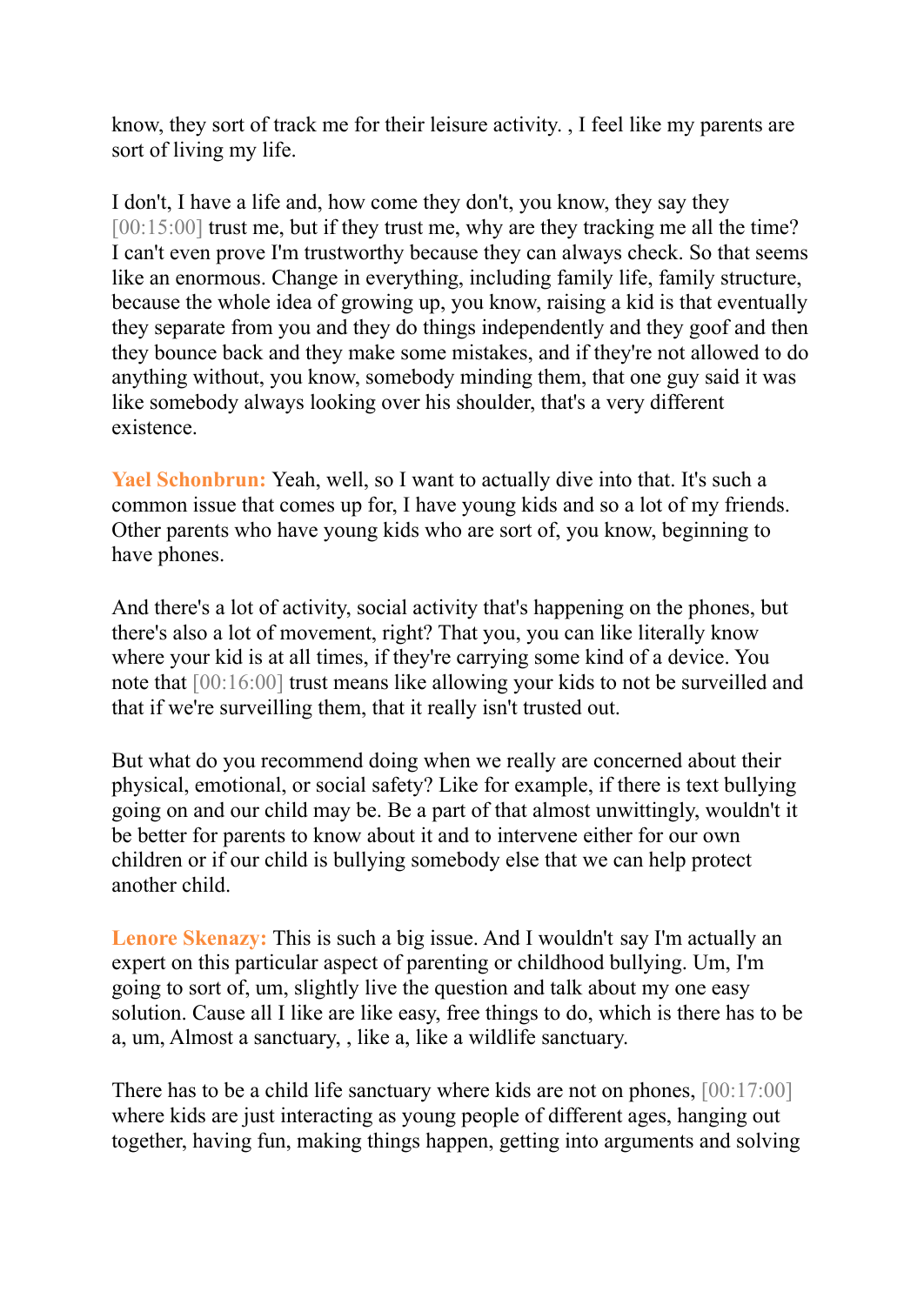them themselves. I feel like there's so much adult intervention. That might be one of the reasons that we are more concerned about bullying either.

We're seeing so much more than we ever saw. Or we're elevating things. So I was just talking to, I was just at an event this morning with a parenting expert. Believe it or not. I, I do have a life outside of this, but there you have it. And, somebody was telling her . That her daughter had called her after school and said that she had been at the counselor's office with a friend and they were because they were discussing. And it's like, what do you mean? It's like, well, we thought we had to discuss our feelings with the counselor and I'm all for counseling and psychology.

I see a big psychology sign behind you

**Yael Schonbrun:** Yeah, watch what you say about psychologists.

**Lenore Skenazy:** I do want it. And so what I want to say is I've been through a bunch of therapy and, uh, so has basically everyone that I know, including my family, but, that being said. There's something about [00:18:00] trusting kids to get through some of their, unhappiness and some of their spats without. A professional, you know, professional has, has figured everything out and it's sorta like, you know, if you want your kid to learn how to run a race, you can't put them on your back and run the race.

Cause you're faster. And then look, you've gone over the finish line because yeah, you've, they've gone over the finish line literally, but they haven't done any of the running. And I think that, you know, one of the reasons we are more worried these days about, you know, bullying and hurt feelings and the social emotional growth of our kids in general is that we're, we're we're with them so much of the time.

Intervening helping, you know, honey, give you know, to his turn, you know, why don't you, you know, you give him the ball. Now, all the stuff that we do, because we want our kids to be nice and socialize is almost taking out the. Th the fiber of how kids would normally learn how to do these things. You know, they'd be mad at each other.

Nobody would play with them. Nobody plays with you. Then what are you going to do? You got to change your [00:19:00] behavior as opposed to the counselor, discussing this with you and it being yet another psychological issue, as opposed to everyday life where things don't always go your way. And then you can have fun again.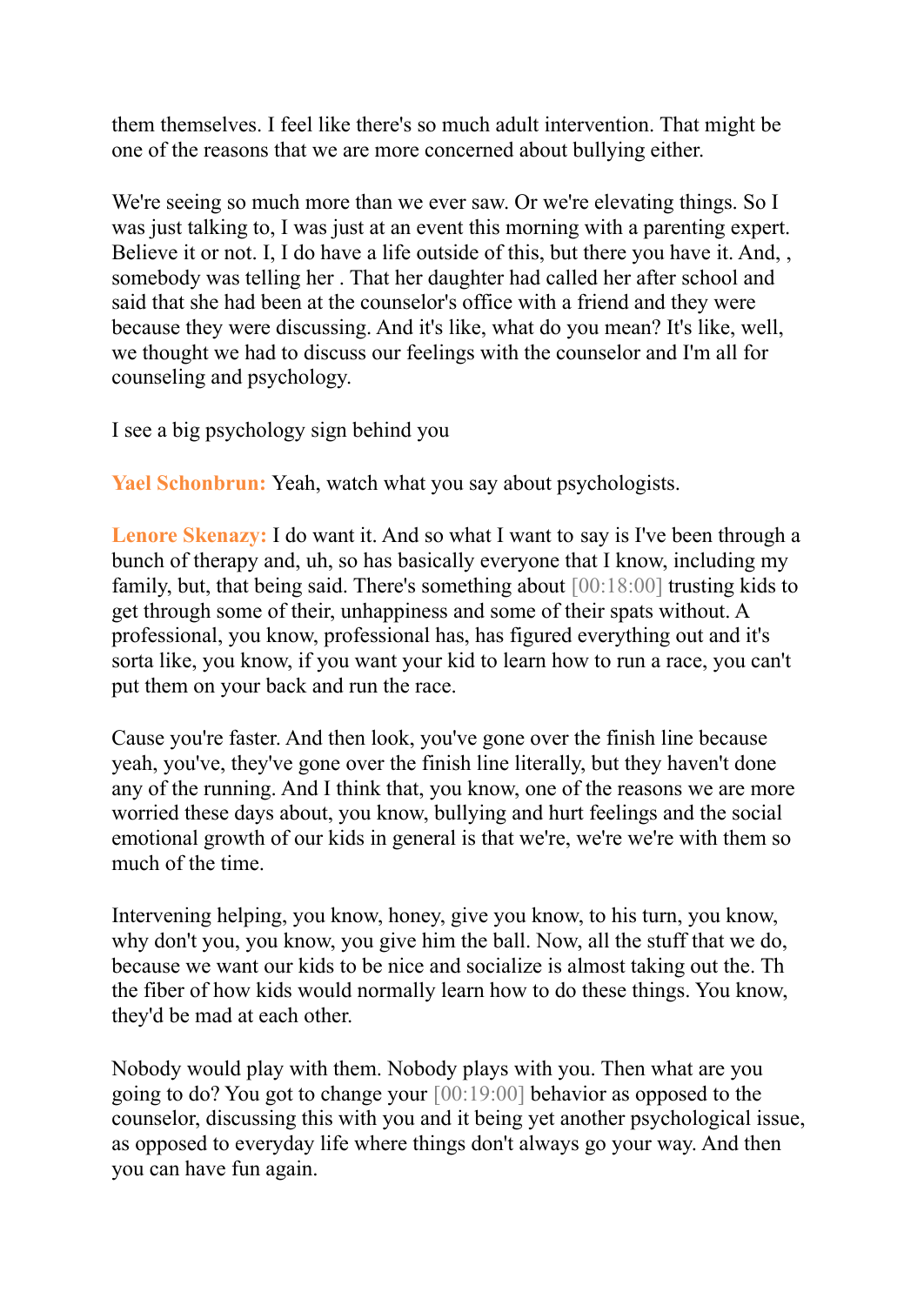And, there's a, there's a headmaster in England who I was talking to the other day, too. All I do is talk to people as you can tell, and his school is doing what we call a, let grow play club, which is just a branding exercise for keeping the school open before or after school for all the ages together to mix and mingle and play.

And, the kids at the beginning will come up to the, to the adults who are there and say, you know, he took the ball. It was my turn. And, , what the headmaster has instructed his teachers to say is, you can, you know, you can go inside and think, you know, or you can keep playing, what do you want to do?

And then. Keep playing and it sort of puts it back in their court. Like they are more competent than we've given them credit for, because we're always there helping them. So if  $[00:20:00]$  you step back and let them figure this stuff out, they can, , there was once some graduate students who went to watch recess in, , Scott.

And they were bubbling to tell their professor what they've just seen. It was the most remarkable thing she said, what'd you see? And she said, well, there was this little kid and she fell down and then no adult came to help her or, you know, dust her off or take her to the nurse. And so instead her friends helped her up and then she kept running and.

The fact that this was like news to graduate students in education is news to me because it just shows that almost nobody has seen, you know, a child in the, in the wild before all they've seen is sort of super supervised kids and we've forgotten what they're capable of.

## **Yael Schonbrun:** Yeah.

I have actually, , a related personal story, which is that my son who's my oldest son. Who's in sixth grade. Doesn't yet have a phone, although it's hard to imagine that he won't soon have. Literally all of his peers have it. I've, I've sort of am [00:21:00] so much in the behavioral science, in the parenting literature that I've really been adamant about holding up. He takes the bus home. And there was one day that the bus was extremely late and the other kids were able to telephone their parents from their cell phones. And I soon had a couple of parents calling me, oh, I know that your son doesn't have a phone. Do you want me to pick him up? And I got so worried because I hadn't heard from him.

Sometimes he emails me if something is going on, but he didn't have email access. Cause he was out by the bus stop. And so I said, sure, I don't, you know,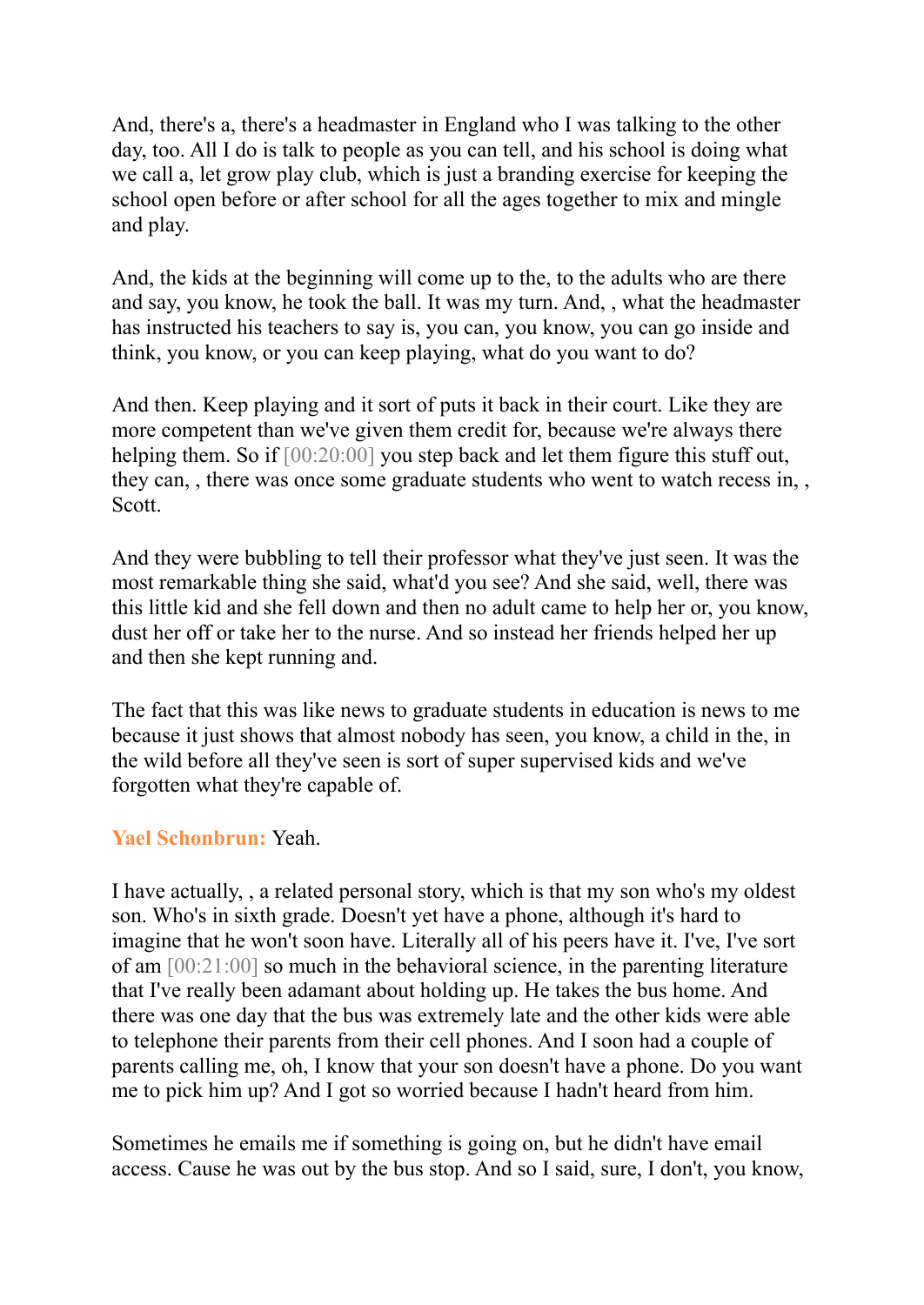can you let them know too that I'm worried about him, that I can come get him? And she said, no, I'll, I'll, I'll take care of it. And then a different parent called me and said, Um,he didn't want to come.

He wanted to wait for the bus. And I, and I sort of went back and forth. Should I be worried or should I kind of let him figure it out? And sure enough, the bus came eventually it took a while. He was patient enough. He was one of the few kids who waited for it. He took the bus home and he was so proud of himself.

And he said, mom, You know, you told me to figure things out. [00:22:00] Like I figured it out. Why? I don't even know why you were in touch with other parents. And it was this moment where I, I really had that thought. Cause you know, I've been following the free range kids movement with, a lot of excitement.

I think it's such a cool idea to give your kids more opportunity to figure things out by themselves. And at the same time, I can recognize the fear. I mean, my child was, you know, like six miles away without a way, an easy way to contact me and things sometimes happen. And, you know, He did figure it out.

And so I do think it is like that idea of, you know, letting your kid encounter some adversity, figure out some strategies. And if it didn't go perfectly for the most part, it's not a total disaster. But one thing that you write about is that we often do this thing that you call worst first thing. And so I wanted to ask, you know, what, if you could define what is worst, first thing, and how should we respond to this tendency as parents.

Lenore Skenazy: Yeah. I mean, if you're asking sort of what has changed, not just in the last 15 years, but since I  $[00:23:00]$  was a kid, Um, when my mom let me walk to school, it was back in the day. And so I was five, it was normal, all the moms, even the nervous Jewish moms like mine, let their five-year-olds walk to school. And when you got to the corner, a ten-year-old not a, not a grown up a 10 year old would be the, the, the crossing guard and healthy across.

So, , how did that, you know, what happened when that disappeared? What happened is we sort of got infected with what I do call worst first or worst first thinking, which is it's new, but it feels innate this, this ability to imagine the very worst case scenario first and proceed as if it's likely to happen.

And I know that my mom, who was a nervous mom who quit her job to be homeless. You know, didn't go through the names of 10 kids who had been kidnapped over the last 40 years before she let me walk to school, you know,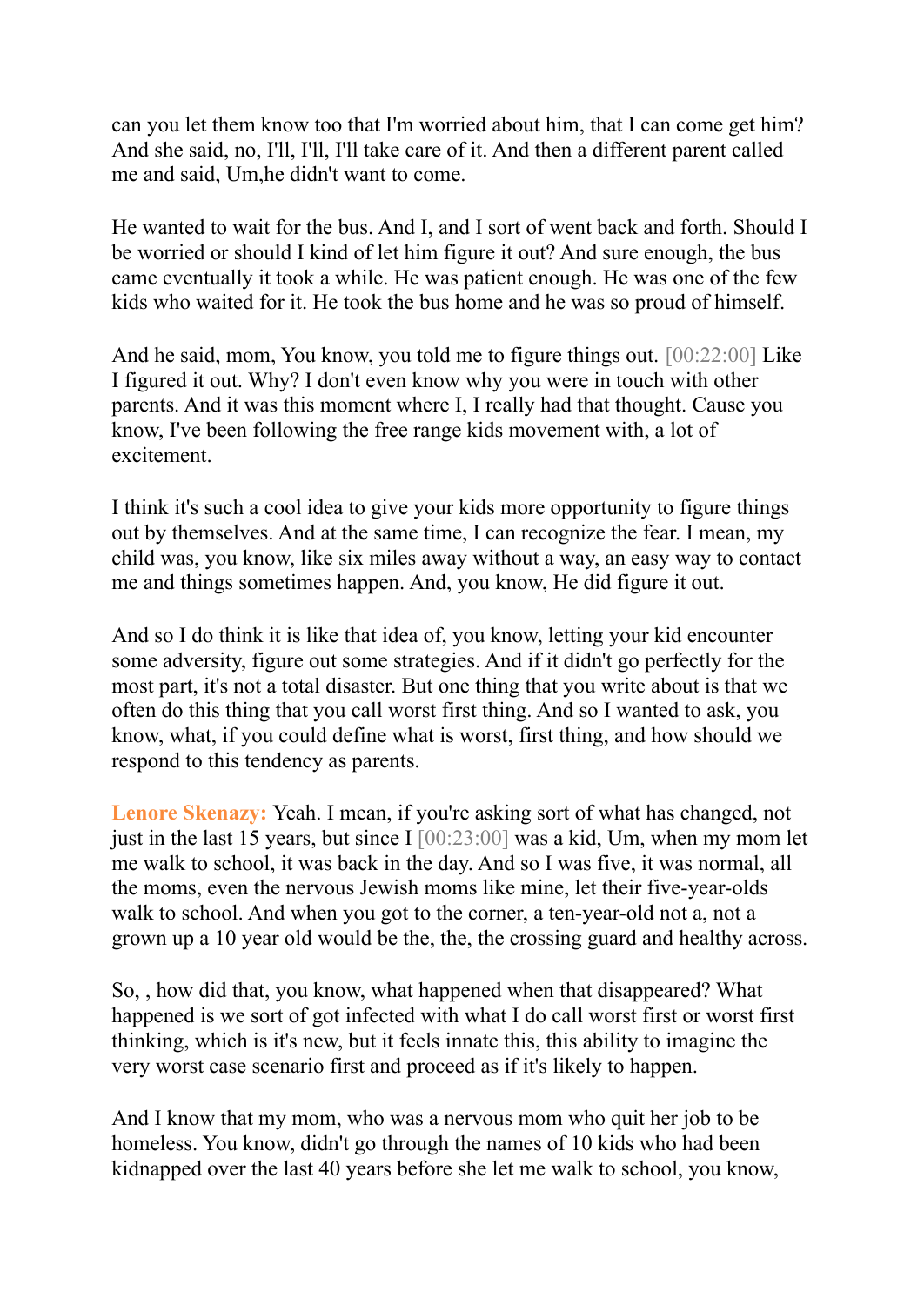biting her nails and, you know, and SRE Ang, if I go the whole Yiddish route, , you know, worrying, oh my God, you know, I hope she makes it if she doesn't, I can [00:24:00] never forgive myself.

Why was I so crazy? I'll go get the car. I'll follow her. That that's certainly wasn't something that people did and it is something that's now. I just have to keep referring to people that I've talked to. That's all just talking about another guy, another podcast, who's a dad in suburban Kentucky. And he decided once he talked to me to start letting his kids do more things on his own, and he let his 12 and 14 year olds go shopping for groceries on their own.

And he said, I have to tell you two stories. One is that the first time he did. He actually was told by the police to move because he had parked in the fire lane. And the reason he parked in the fire lane is because from that particular angle, he could see both the, the main entrance and the truck entrance.

Right. He could see both the entrance and the exit of this grocery. You know, I don't want to embarrass him or anything because I'm embarrassing, but you don't know his name. , it's like, come on, you have a 14 year old and then she can have her own kid at this point with your 12 year old they're in suburban Kentucky, they're shopping for macaroni and cheese [00:25:00] or whatever.

And you feel like you have to watch both exits it's that dangerous, but obviously his mind just automatically went to, well, if they're kidnapped, I want to be able to see them come out, eat the main door or the back. And so then the great thing about doing something like that is that it gets easier and easier to the point where you can't remember why you did that.

And so a couple of months later was talking to him again and he had led his 12 year old walk, two houses down to her friend's house. Once again, suburban Kentucky and, you know, played with the friend there. And then after the play date, which I hate calling a play date for a 12 year old, but after the play date, the mother of the friend walked her home, the two houses.

And so the message is, you know, who's crazy enough to let your kid walk two houses down. What if something terrible happens? So, so this, this neighbor didn't feel like a nut. , but there's something that has infected us with, I would say incredible paranoia, brain eating, flesh, eating, um,, [00:26:00] fear that has been implanted by, you know, the media and by a litigious society.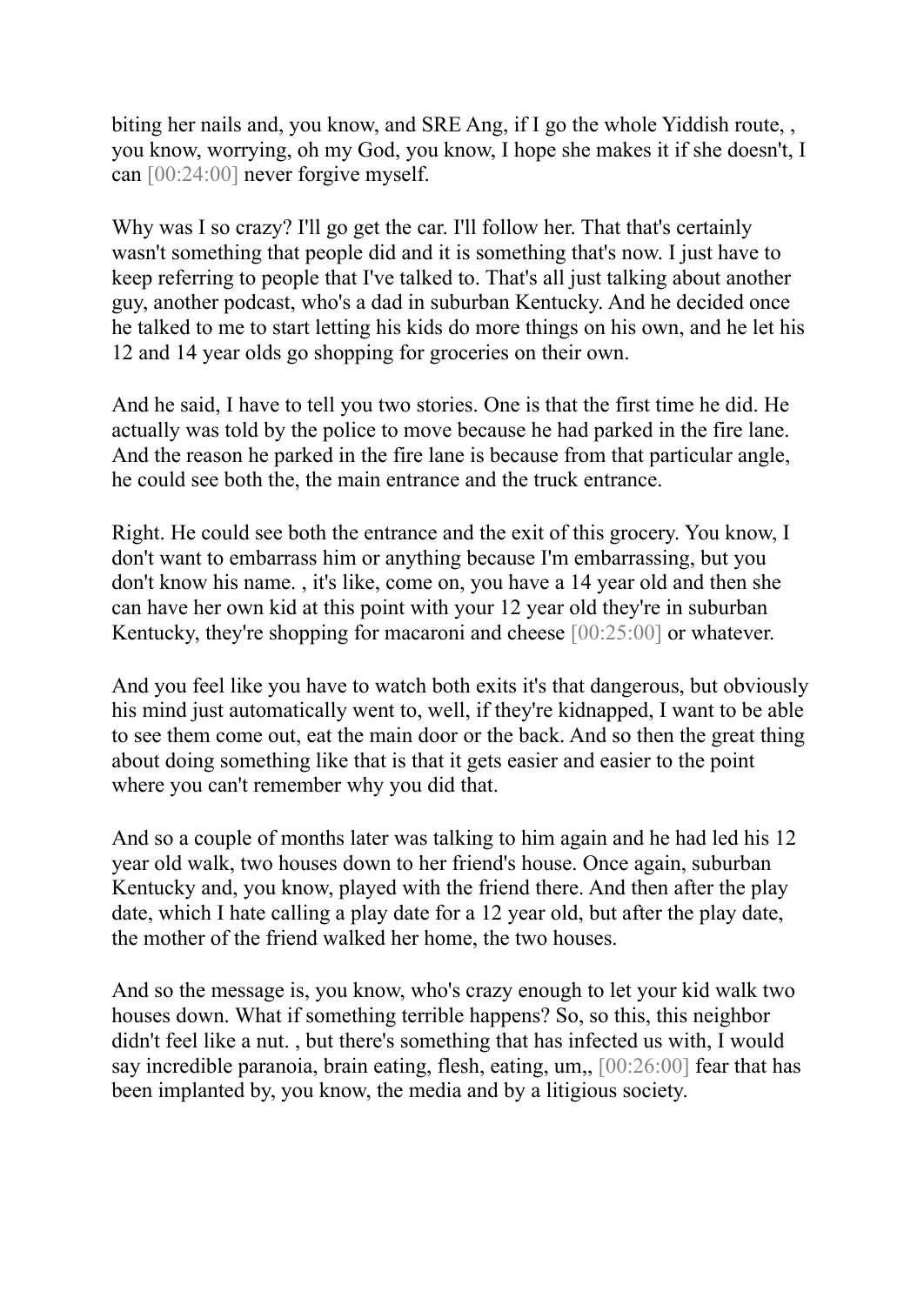And. , th the immediacy of everything on Facebook and regular old fashioned media, which isn't even old fashioned. So I can't give you the exact reasons we think this way, but I can guarantee you that it feels innate and it's not.

**Yael Schonbrun:** Yeah. So there's a bunch of things I want to unpack there, but, but one part is that you're pointing to is that we get this reinforcement of all the dangerous from media and from peers that are. Worst first thing as well, and we're really bad at assessing risk. But when you look at statistical risk, things like kidnapping are far less dangerous than driving with your kid in the car and you offer a bunch of those sort of helping to, you know, reshift our perspectives on what is risky versus what's not risky for our kids, but we have this sort of like constant onslaught of.

You know, you [00:27:00] have to watch out, you have to be careful, otherwise terrible, terrible things could happen, and it will be your fault as the parent.

**Lenore Skenazy:** Yes. That fear of it's a double whammy fear. It's fear of something terrible happening and something terrible is often not even. Specified. It's just terrible, you know, or we sound like babies. We say the bad man will come from. It's like, come on. What are you saying? Are you saying that your child is going to be, you know, scooped off the street and the two houses down to your house?

, so there's the, there's the media pressing it upon us. And then there's the social norm that grows up upon it, which is that, you know, the other lady thought that she was doing a nice thing, walking this kid home, and that maybe the dad was a total slap. For not offering to come and pick her up. So th the thing that interests me about what we just saying is that we're terrible at assessing risk.

, I think we're even terrible at talking about risk. We shouldn't be talking about risk when we're talking about walking two houses down or waiting at a bus stop for 10 minutes, , in a neighborhood that's generally pretty safe [00:28:00] or we're walking to school or looking both ways and crossing the street, but there's sort of no downside to.

Obsessively, , underestimating kids. And the, the example that makes me most mad is that the American academy of pediatric. Just sending this to it. Somebody else today, has a paper out and it, Patty paper, route a paper out. And it says, , that children, shouldn't cross the street by themselves until they're 10.

And then they start giving reasons, oh, they could be Spacey. Sometimes they have magical thinking and it's like, I can be Spacey. I can have magical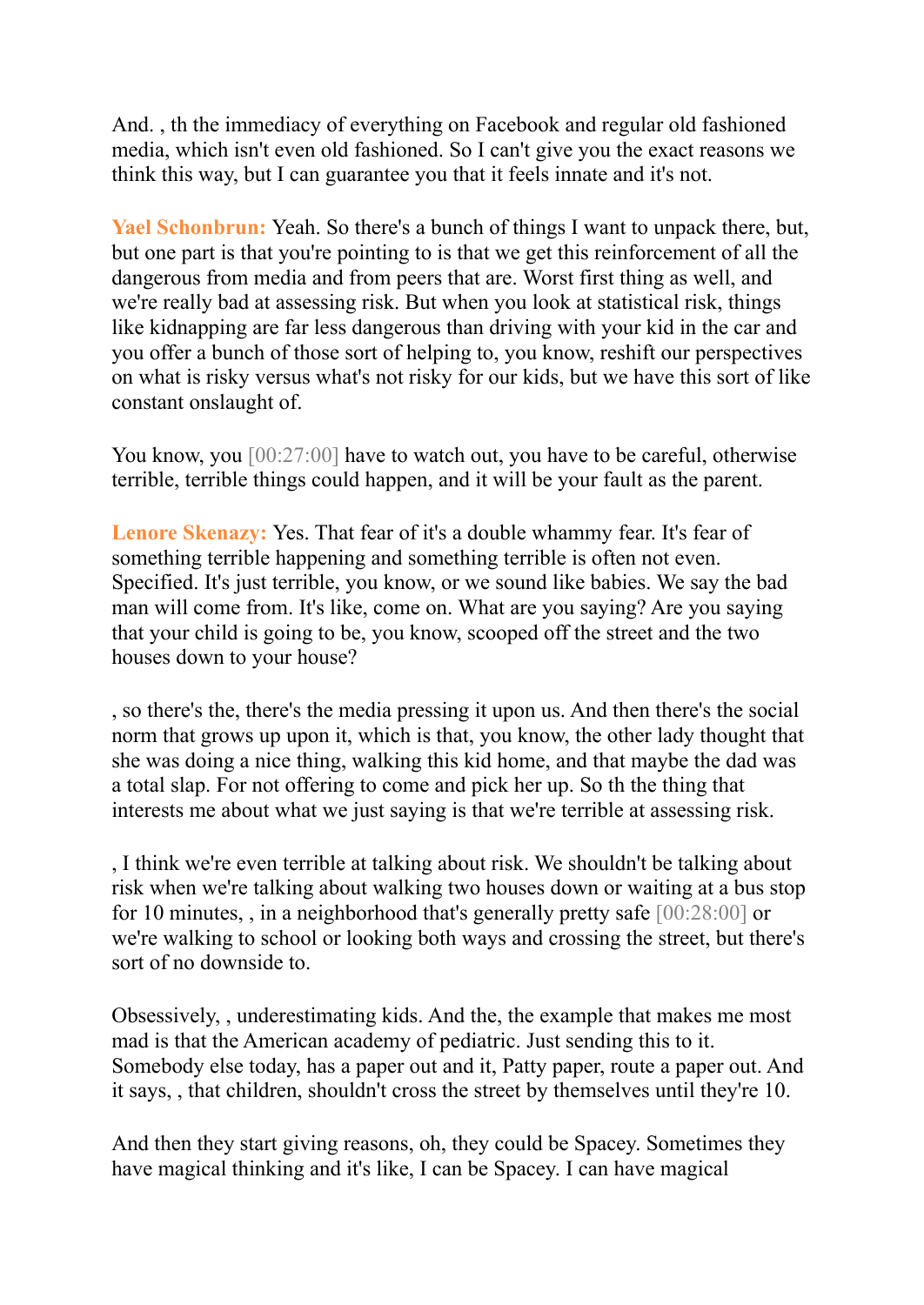thinking, but if you put me in a corner and you've taught me to look both ways, you know, and wait for the walk SIG. I can handle that. And so can a ten-year-old and in fact, we have proof because I was crossed by a 10 year old interested with the, you know, the little kids on their way to school.

And there's this fantastic new series out on Netflix. It's not new, but it's new to Netflix called old enough. Have you heard about it? You will [00:29:00] only be hearing about this for the next week. I swear to God, it's a show that was done in Japan. Obviously they've chosen the best episodes out of 10 years. This reality show where it in, in, in Japan, it's called my first errand.

And you see a kid, , like age five for three, sometimes two years and 10 months old being told by a very loving parent, you know, daddy forgot his, uniform and he needs it at the sushi restaurant. Can you bring it to daddy? And it's like, Okay. You know, and sometimes the kid cries and sometimes the kid goofs off and sometimes the kid is just, can't wait to do it.

There was one kid who there's a narrator who narrates this whole thing. There was a kid who walked, , like basically the equivalent of half a mile. She ran the whole time. And the poor camera man were like, but she was so excited. She was bringing the apron to her dad or she was going to pick up the soba noodles.

I can't remember what I mean. You see all this yummy food from Japan. [00:30:00] And you just realize how incredibly motivated kids are, how competent they are, how, how desperate they are to prove themselves, and to be part of the grown-up world. There was one girl who was three years old and her mom had, had said, pick up a, they had a farm, she'd go to the shed and get a cabbage and some onions.

And the girl walks all the way on this dirt road by herself, except for the cameraman. And then she gets to the shed and she forgot to, she's supposed to get it from the. And she thinks she has to pick a cabbage from the patch and cabbages are on stocks that are like thick and sinewy and, and the camera man, watch her.

And she does it for 20 minutes trying to twist the cabbage off the stock. She can't get. And they go, okay, well, I guess she'll give up. And it's like, no, then she does it another 10 minutes. And she has to like walk it around in a circle, like a merry-go-round and she gets it and it's as big as her. Cause it's not just the little cabbage part that we see at the grocery.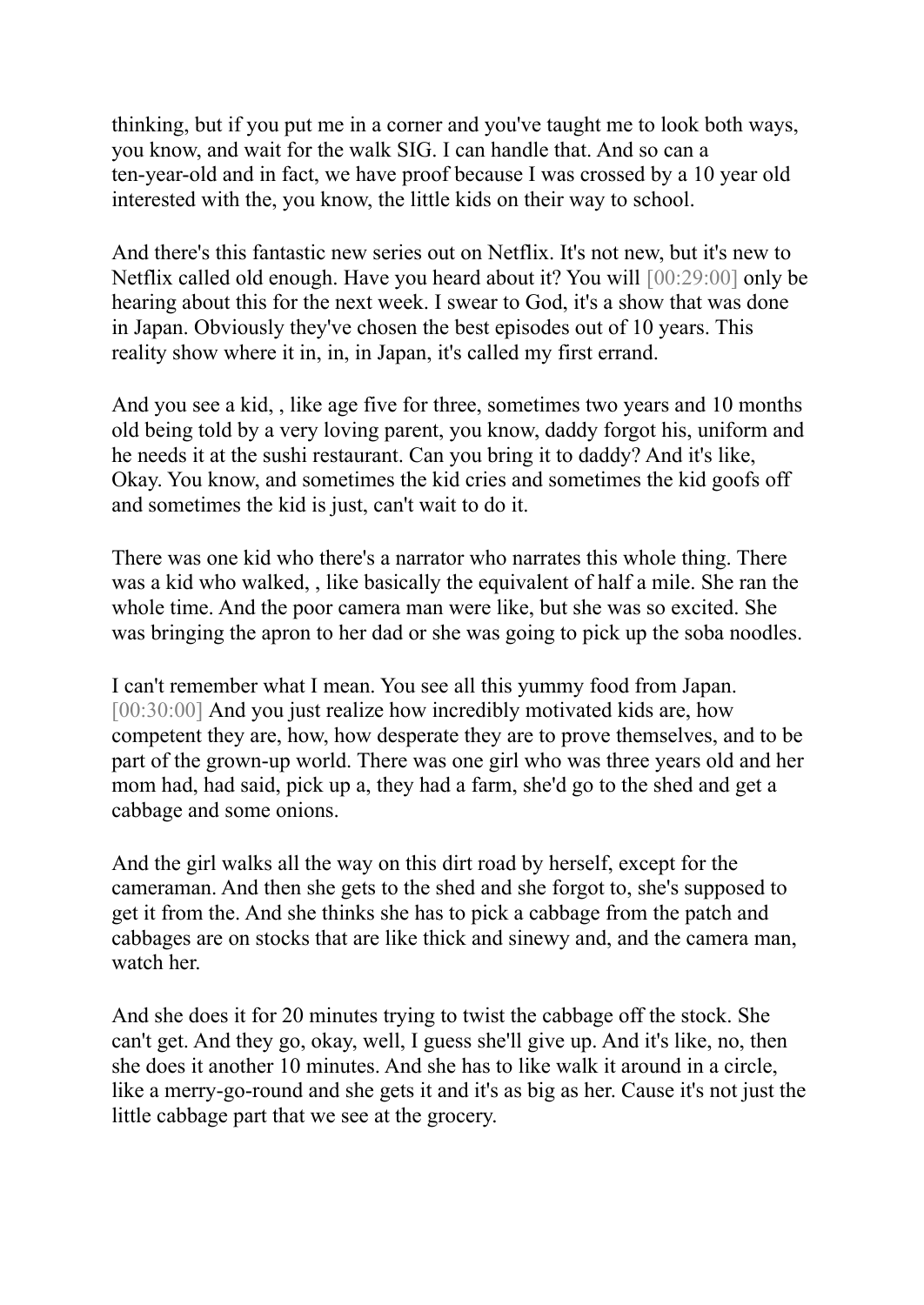It's all the extra leaves and it's this giant stock and she's [00:31:00] dragging it home with the onions and it's getting dark and she was so determined. And the great thing about an Aaron like that is that the kid gets to see. I'm I'm trusted. I'm I'm totally can do this. My parents believe in me and the parent gets to see, I can trust my kid and, and what I feel that's happened in our culture is that we've denied both generations.

That joy. Right. The kids think that they're going to be kidnapped or that their parents don't trust them. They don't think they're going to be where they say they are. So of course my parents are tracking me or I'm in such danger. My parents are watching me all the time and the parents never get to go look at my kid.

You know, my God, that's the biggest you, that cabbage look what you did. All that. I sure am glad I got you, you know, the, the plastic cabbage and we're taking it from the, you know, together and I'll drive you home and I'll watch you get in the house and then I'll follow you in and, , you know, feed you your mush.

So it [00:32:00] makes, it makes childhood less exciting and less developmentally rich, and it makes parenting a drag.

**Yael Schonbrun:** Yeah, it just, it reminds me. So you, , in the book, I interviewed a child anthropologist by the name of David Lancey, who I've had the chance to talk to. He's wonderful. And he has this article called playing with knives. I don't know if you've read it, but it's terrific, but he talks about how. , you know, a lot of, and you talk a lot about this in your, in your work that a lot of the parenting practices that we've adopted we assume are kind of preordained, but they're not they're so culturally embedded both,

you know, because we're American and Western and , have certain resources available to us, but also just like from a historical perspective, You started off saying like it didn't always used to be this way.

There used to be a pretty different approach to parenting that gave children more room to make mistakes on, you know, by themselves. And just wanted to read a quote from your book to lead into the next question. And that quote is forget the fact that 300,000 years of evolution have [00:33:00] made human children pretty sturdy and parents pretty competent at raising them.

We have entered an era that says you cannot trust her. Trust a product instead. And I think that this kind of gets to the heart of what you're saying is like, we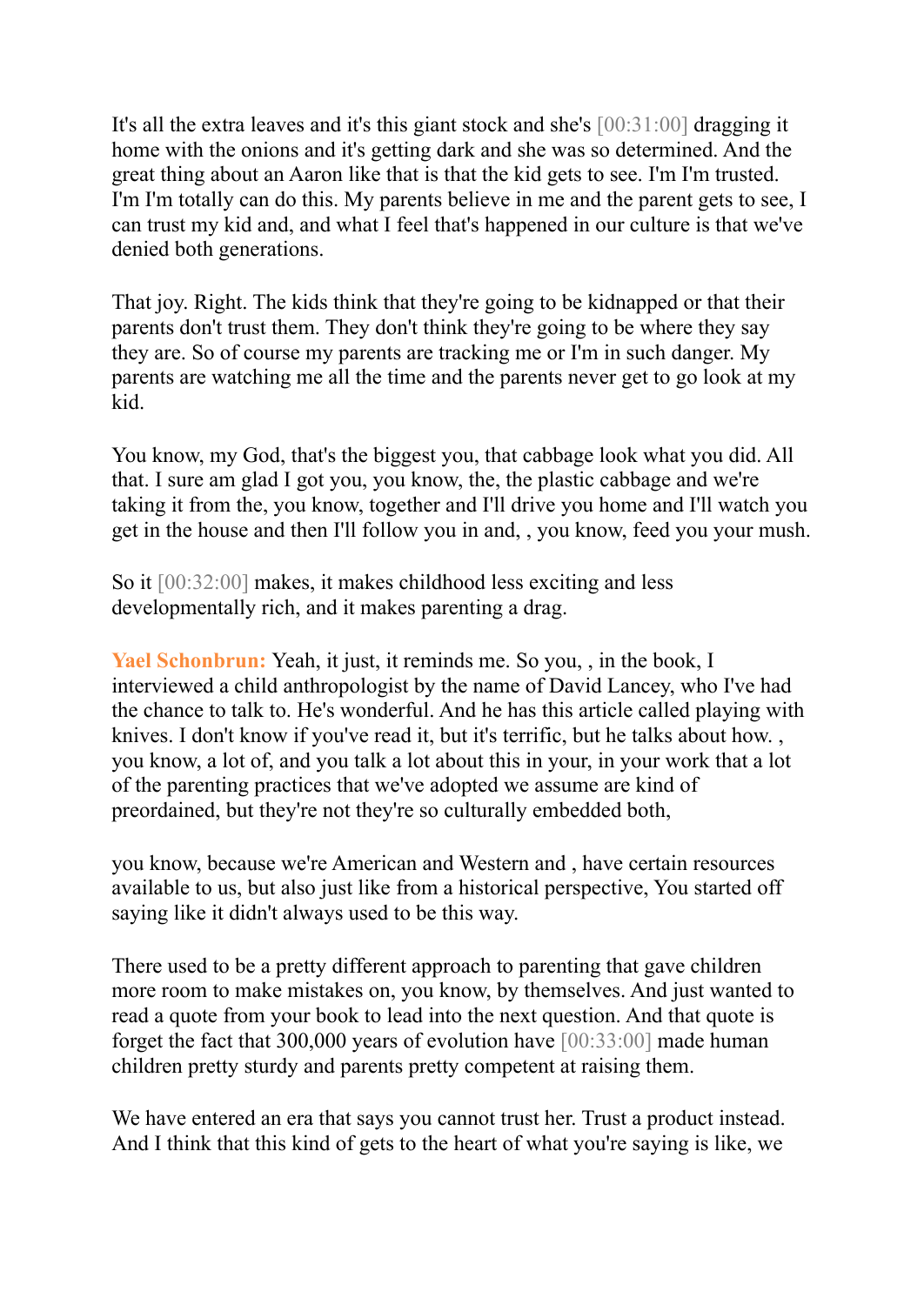don't trust our kids, but we also don't trust ourselves. And part of that is driven by our consumer driven culture.

And I guess my question to you is how can parents given that this is the culture that we live in? What can we do to learn, to trust ourselves more in this role of being parents?

**Lenore Skenazy:** That's a great question. And certainly one that has been weighing on me for all these years. So, um, what I came to discover after, you know, I crisscrossed the country and then the world giving lectures about free range kids and people would always nod along. This sounds good. Yes. I remember my childhood.

Oh, it was really great. I love climbing trees. Of course. I went into my own kid country, so people not, not, not that bad and then they'd go home and nothing would change. And so when I was approached by Jonathan Haidt too, you might've heard

**Yael Schonbrun:** I love his work. , I, love all [00:34:00] of his writing. Yeah.

**Lenore Skenazy:** he is fantastic. , so he was concerned that kids were getting to college and feeling very fragile, um, that if you know that the, the college counseling services were overwhelmed, the things that used to be something that you might be able to shrug off were suddenly, overwhelm.

To the kids. And he said, and he was talking to, a guy named Daniel Shackman, who is now our chairman. , and they were saying, you know, it can't just be happening. The second they put their foot on the quadrangle, you know, at college it must be happening younger. And so who's fighting a culture, that's sort of undermining our kids.

And of course they came to me and I said, well, it's not just me. If you're gonna, you know, you're gonna, if you're gonna have me work with you, we also have to bring in Peter Gray. Who wrote a book called free to learn who has really studied his whole life about how important free play and especially mixed ages are together just for kids, all learning how to get along, make friends solve problems.

And so, , when we started let grow, which is the nonprofit that grew out of free range kids, our goal [00:35:00] was forget changing minds. We must change. You know, I can talk, talk, talk to you. You can not, not, not, but unless you actually experience like you did with your son, by himself at the bus stop, you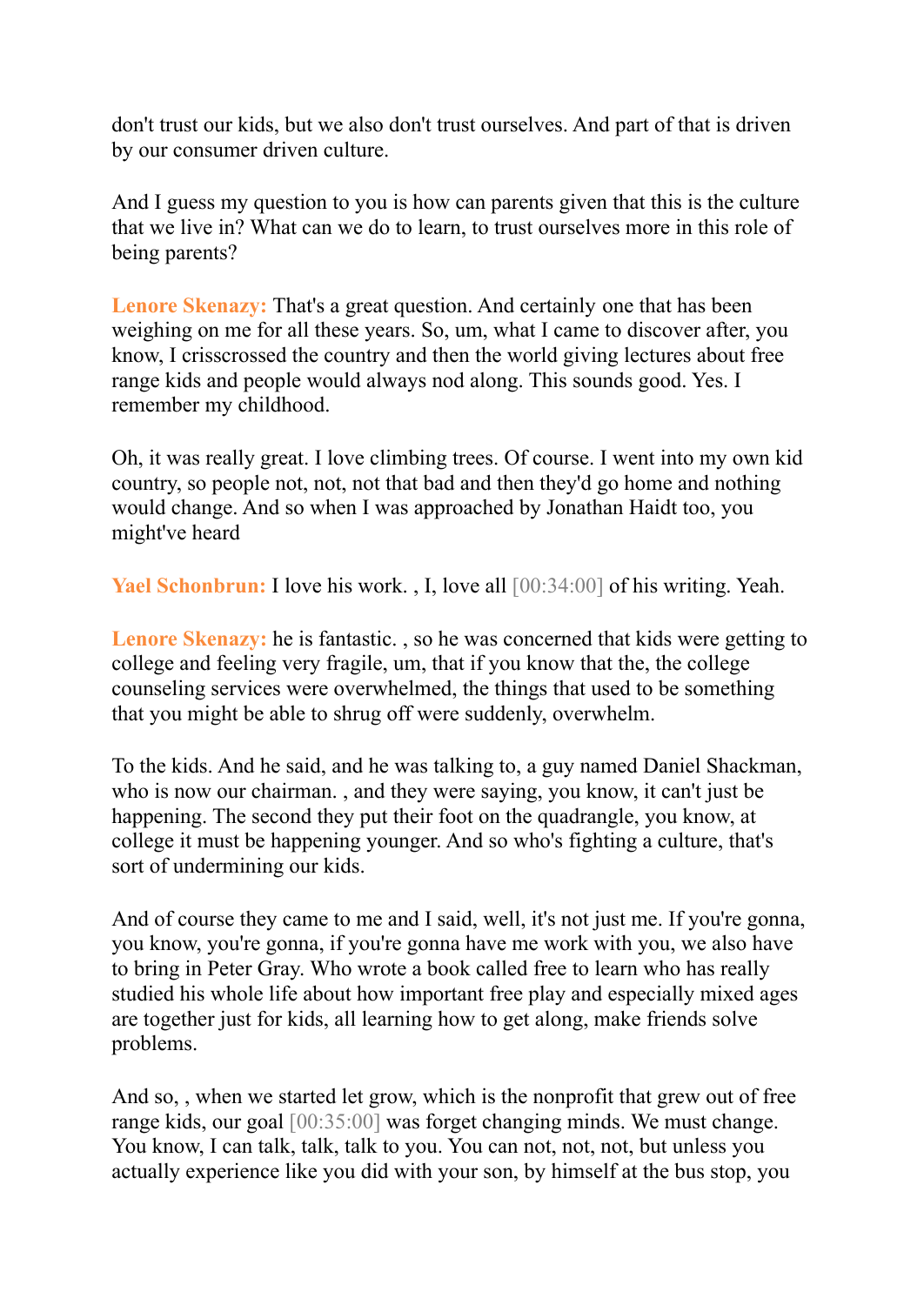know, coming home, you know, sticking it out when everybody else is being picked up, you don't have the, the gut level experience of like, oh, wow.

This is who he is. I can step back a little, I can breathe easier and look at I'm watching my child blossom. So let grow is dedicated to changing behavior into. We have two programs, both are absolutely free. So I have to do is go to let grow.org and download them. You press the school programs. , there's home versions too, but school is better and I'll tell you what these are and why school is better.

So one program is I was mentioning it before. It's the let grow play club where the kids are playing, you know, before or after school, we have one school that's doing this fancy fantastic study where, there's, 24 English language learners. And second. And 12 of them are in a [00:36:00] mixed age, playgroup twice a week, and 12 of them are doing, I don't know what else, twice a week.

And, , the assumption and I'm sure it's going to be found to be true, is that when kids are playing. The, you know, the, the, the, the expressions kids are ahead taller when they're playing, because they're trying to figure things out because there's so much going on. We're playing tag. If I go this way, you know, she's already running that way.

Let me go the other way. It's like, oh, wait, now she's turned this way. I better go hide behind the tree. You're just, every neuron is firing. You're physically excited. You're mentally on fire. , you're working with your friends. You're strategizing. And so Andrew talking, cause it's like, no, that's not fair.

Give me back the ball. And so, if you have a, let grow play club at your school, which the only expenses, I guess somebody's watching the group, , then you have given kids back this experience that they can come and tell their parents about their making new friends. There's kids. We heard from a kid who had no friends and he said, well, you know, now that there's play club, you know, before, like of course I didn't have any friends.

Cause if you're the slow kid. You know, or if you're the kid who doesn't speak [00:37:00] English yet, or you're so much smarter and everybody's boring, you, you know, you finally find this entire garden full of kids to be friends. And you start making a life for yourself through play. I mean, that's how kids have always learned.

If you go back, if David Lancey will tell you this too, the idea of parents playing with kids, he said is as weird as getting down on the floor and, you know,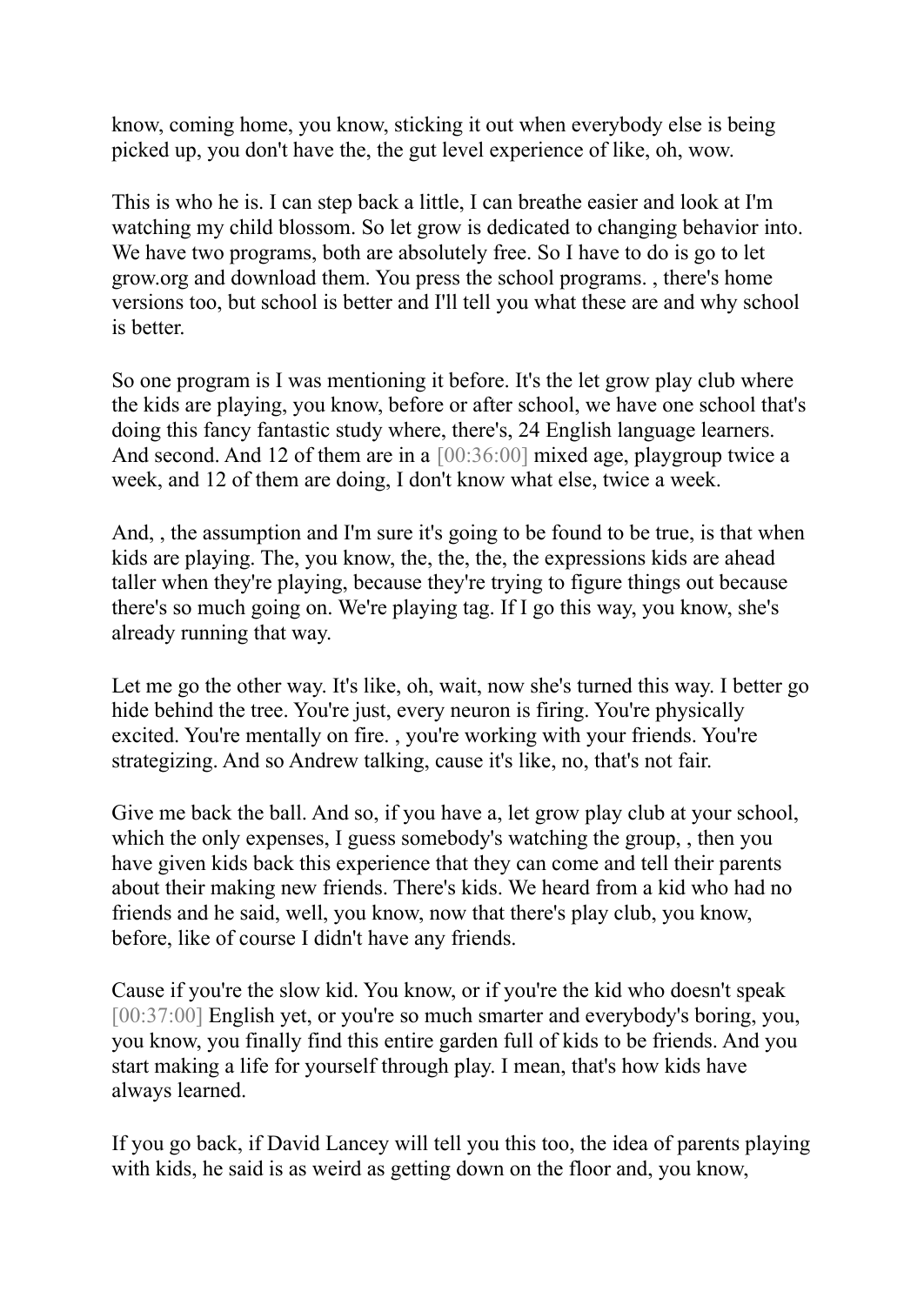lapping from a bowl. I mean, it just like, why are you doing that? You're not a dog. You're not a kid. Why are you on the floor? So you just have to give free, play back to kids.

And if you have that in any kind of. Place other than a park where they won't go by themselves. It's always somebody running a, you know, it's a, it's an afterschool sport or it's a camp and those are great, but you're getting the skill of learning soccer or of learning, you know, rope climbing, but you're not getting the skill of making a friend and just making things happen.

So the let grow play club is, , one of our two initiatives and the other one is called the let [00:38:00] grow project. And that's what. Sort of like the story you were telling kids, get a homework assignment, go home and do something new on your own without your pants. And it can be, you know, kids discuss it with their parents because they're not allowed to do something that the parent says no to, but the parents are way more likely to say yes, because everybody in the class is doing it.

And so the kid wants to go run an errand and then they do, and they come back home and they come first through the door and they've got, they got the milk for dinner and everybody's excited and there's high fives and let's have milk, you know, yum, this is delicious milk. , it just changes things. You've gone from.

Spreading that your kid can't do it. That something terrible is going to happen. You're going to regret it forever to look at my kid blossoming. And if you do it a couple times, I had printed out, , one, girl's a little statement today about how she was afraid to walk home by herself, but she decided she would do it.

And she had to convince herself and her parents and her parents finally said yes. And she said she got off the bus. And then she had eight blocks to walk home. And she was, this is an 11 year old and she did it. And she said at  $[00:39:00]$ first we were all scared and she said, and now I do it all this. 'cause you just have to break through the fear and the only thing that breaks your fear is reality.

Not thinking about it again and again, it seems like it'd probably be safe. I guess they could do it. You know, I've looked at all the statistics, Lenore says it's okay. None of that works. So the parent needs. To let go and they need to feel normal because everybody else in the class is doing it. Everybody else at the school is doing it.

And then they need the reinforcement of seeing, even if the kid screws up, I, you know, the milk spilled on the way home. Okay. You know, go get more milk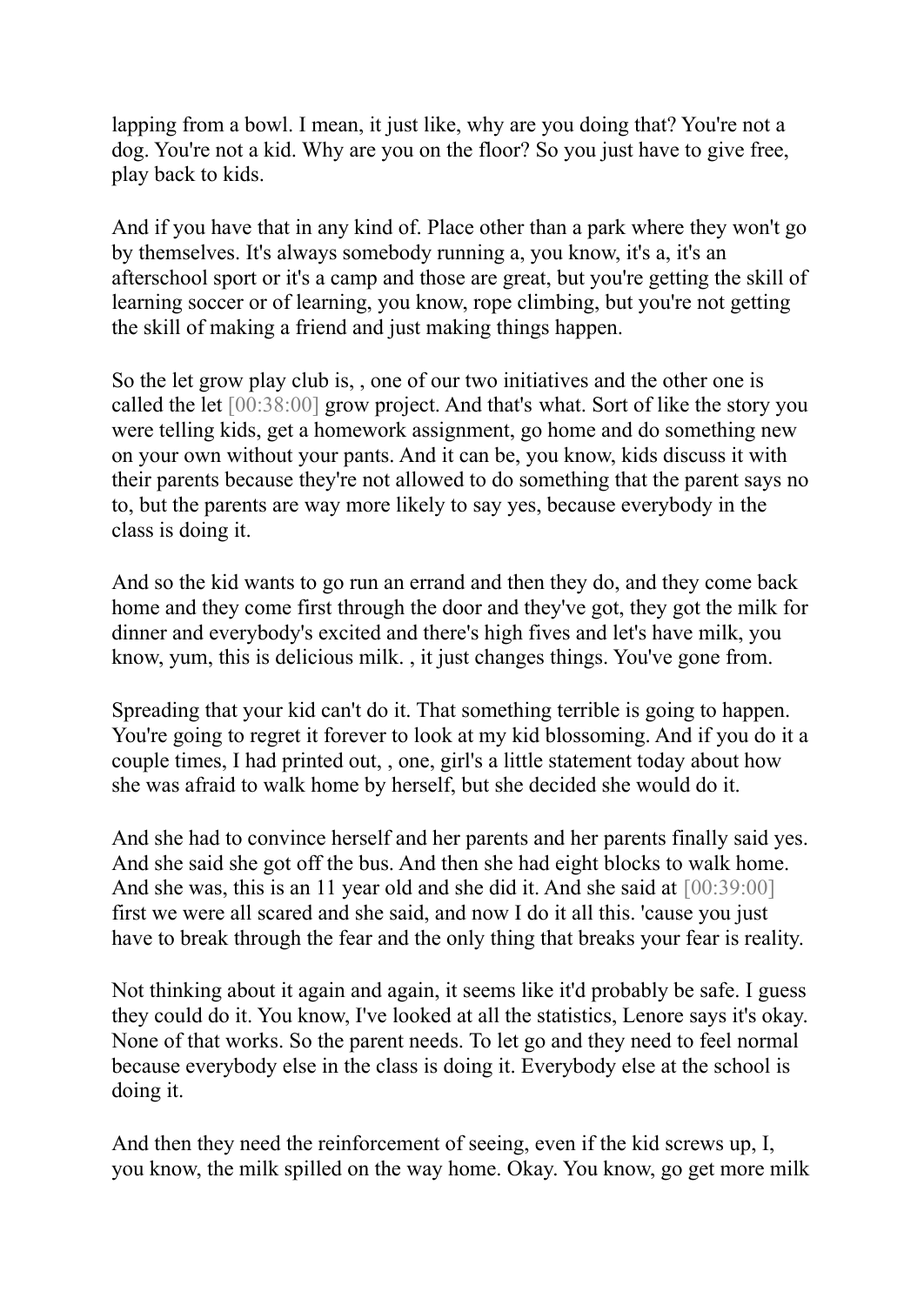or you'll go get something else you're in a bad mood, you know, go get Kool-Aid. I mean, reality is. Easier to deal with then the fears in your head and you need reality.

So let grow is totally dedicated to giving parents and kids the experience, not the thought of, of independence.

**Yael Schonbrun:** I love so much about that. One thing I just want to point out too, is that. in psychology. We often talk about at least in the kind of therapeutic practice that I, that I [00:40:00] do called acceptance and commitment therapy. We often talk about moving towards a goal. Yeah.

**Lenore Skenazy:** I think I'm having that done. Yes. It's really fun. Yeah. I love

**Yael Schonbrun:** Oh, yeah, it's, it's an amazing, amazing treatment. So all of us co-hosts practice acceptance and commitment therapy or act, and it's, , a really phenomenal treatment and it's very behaviorally oriented. Right. Get out of your mind and get into your life kind of an idea. And what I love about your approach is that it sort of gives you something to move towards as opposed to avoiding, right?

Because in our minds, we're always trying to avoid the risk of, for our, towards our kids and, you know, from social judgment as parents. And there's so many things that we can be afraid of, but if you. As you do in this assignment, really encourage people to focus on like, what is one thing that your kid can do, and that you, as a parent can support them in doing by, by kind of getting out of the way.

The thing that you feel comfortable as sort of, you know.

a little bit of a risk, but within your sphere of, I, I feel like this isn't so risky that I'm not willing to move towards it, agree with your kid and then get out of the [00:41:00] way. And it's such a nice concrete move towards exercise and you get to you and your child, or hopefully led by your child, get to pick it.

And focus on that as opposed to focusing on moving away from fears, which is like you, you can't because there's so many of them, again, there's this constant on slot. So it's a really nice forward movement and behave really focused, which I just love. I think it's such a great exercise and I'm so glad that it's a free resource for.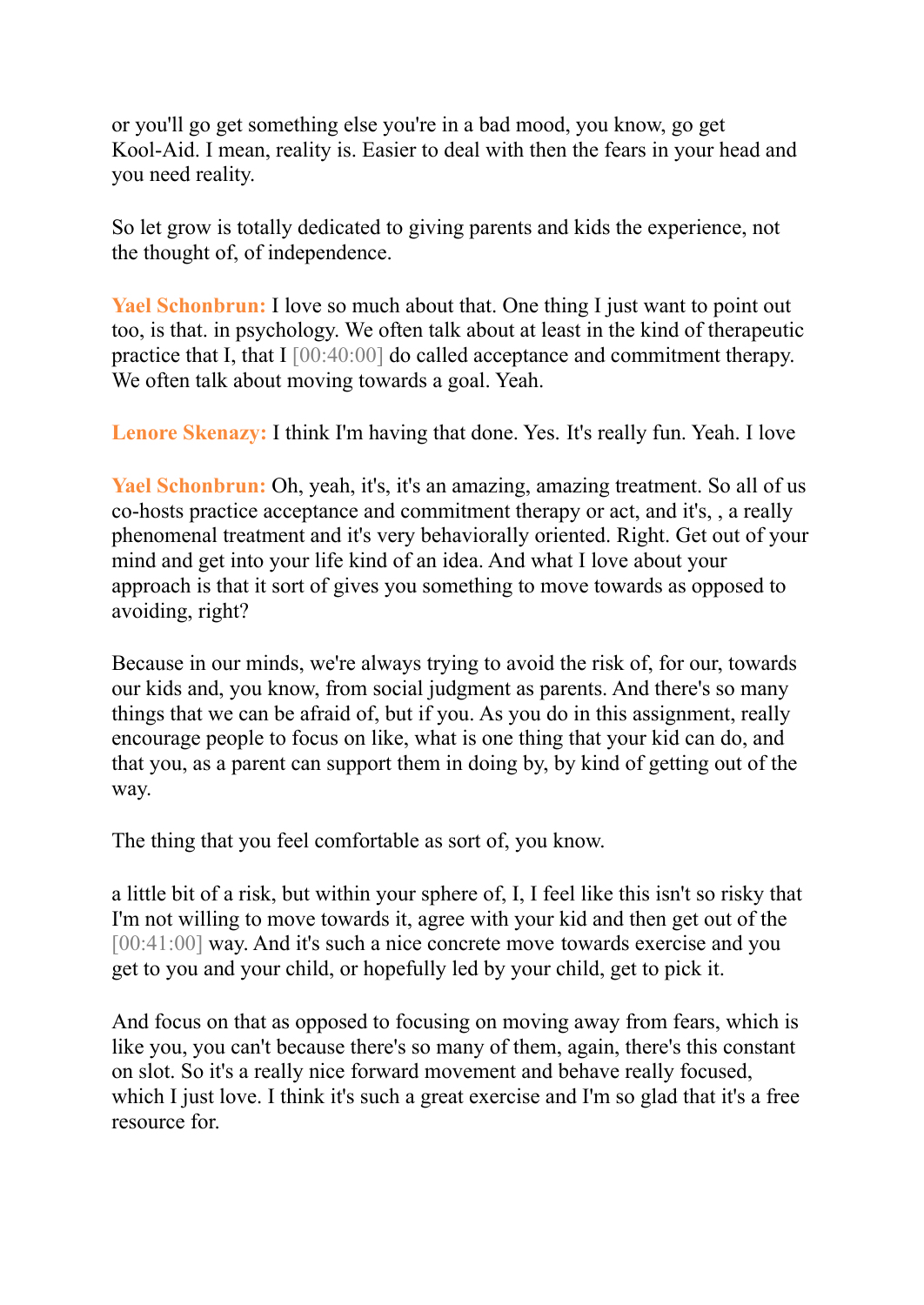**Lenore Skenazy:** It is, it is it's, you know, teachers can do it. A principal can do it. And we do have a, like a quote unquote home version. It sounds like board game, , where, you know, you can download basically the same materials and look at a whole list of activities that kids might want to do. Obviously the list is not comprehensive, but it really helps to have more than just you doing it because the whole idea is.

If the re normalizing of giving your kids some independence, I mean, letting your kid wait at the bus stop without you a generation ago, everybody did it. And now it's abnormal. So how do you get it back to normal? You let a bunch of kids wait at the bus [00:42:00] stop without any of you. So it's, you know, it's really easy and I've watched it change people so much.

You know, I did this television show called,

**Yael Schonbrun:** was just going to say I, these talk about it. Cause I watched a couple episodes and they're really cool. I wonder if maybe you can share the America's worst mom reality show is, is it's really cool.

And you really intervene in a very concrete way and help people move forward. So maybe you can share like one of your favorite, , episode stories.

**Lenore Skenazy:** Okay. Yeah. Thank you. , that's exactly what it was. And, and remember, I'm not a psychologist, I'm a reporter. That's, that's my whole background. And I just happen to write about my son taking the subway alone and then sort of switched gears towards childhood independence. But, um, so the, this, this show was not my idea.

It was the producer. So they come up. Brilliant idea that I didn't have any idea would work, which was, they found me the 13, most over-protective families in Canada and America that you could imagine. I mean, there was a mom who still fed her 10 year old son in his mouth, right? Like with a spoon. Yeah.

That's the first one. And then, um, [00:43:00] there's a mom who let her son have a skateboard, but only if he stood on it. Like it could, the wheels could not move, but at that way, and a mom who thought that everybody would think she was a terrible mom. She used to laugh at the other moms whose kids came to school with a bandaid.

Cause that obviously proved that the parent had been a slacker and a mom who went into the Natalie, took her daughter into the women's room with her, you know, to go to the bathroom, but then stay stayed in the stall with her even when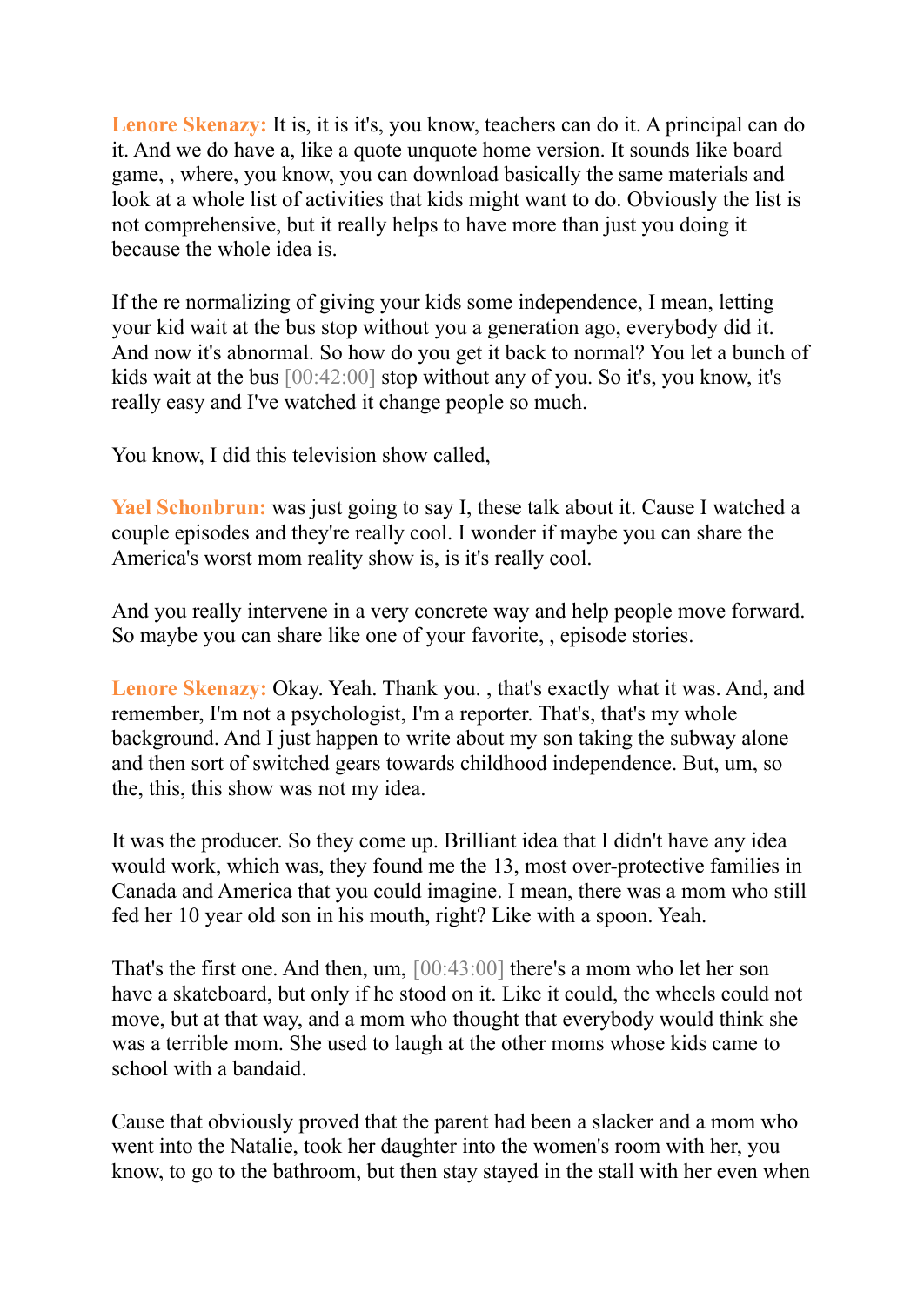she was. So these were people. I was like, every time they introduced me to another family, I'm like, are you kidding me?

What am I supposed to do? Remember reporter, not psychologist. But what I did was simply this, I would sit with the parent and I'd say, uh, first they'd give me a list of all the things that they don't let their kids do. You know, I don't let him go on a sleepover. He can't force all Malik. He can't rock to school.

He can't, , you know, go on a, on a play date, whatever, , camp. Fine on and on and on. And then the kids would give me a list too. And then we picked something that I was like, okay, today's going to go into the forest with his brothers. And the parents would be [00:44:00] somewhere between sullen and hysterical. I mean, I had a lady kicked me and, um, and I would just sit with them while the kids did it.

And when the kids came back, You know, with all the things that they'd never been allowed to do before, which were very simple things, go get the mail from the mailbox. Um, the parents were so extremely excited and delighted and proud that I was like, wait a minute. Why don't you just don't want weren't you the one who said that he couldn't write the fate.

My favorite stories and this boy, the first kid, the one whose mom was feeding him in his mouth with the spoon, um, had never written a book. And so, and, and he hadn't done a lot of things. So the first day I'm with him, I teach him how to use a knife by Googling. How do you use a knife? Cause I don't know how you actually teach somebody.

I know you should curl your fingers under anyway. So he starts to use a knife and he feels so great. And the next day the cameras break down and I'm with him for like three hours in his house. And we're just slicing everything. He goes, let's slice more stuff and we're slicing the mangoes and we're slicing the bananas.

And it's just, it was this joy and this freedom. And then another activity [00:45:00] for him was to learn how to ride a bike and. I felt bad for him because this'll be broadcast on TV and his friends will see this. Ten-year-old not riding a bike. Right. But. Darned if he didn't, you know, keep getting back on and he, he only remembered to use one foot to, to peddle with.

So he would always go like in a circle and a spiral and then fall. But eventually he got to the point where he could go pro an empty parking lot, go go, sigh. You know, like with wise in the parking lot. And so that was amazing. I mean like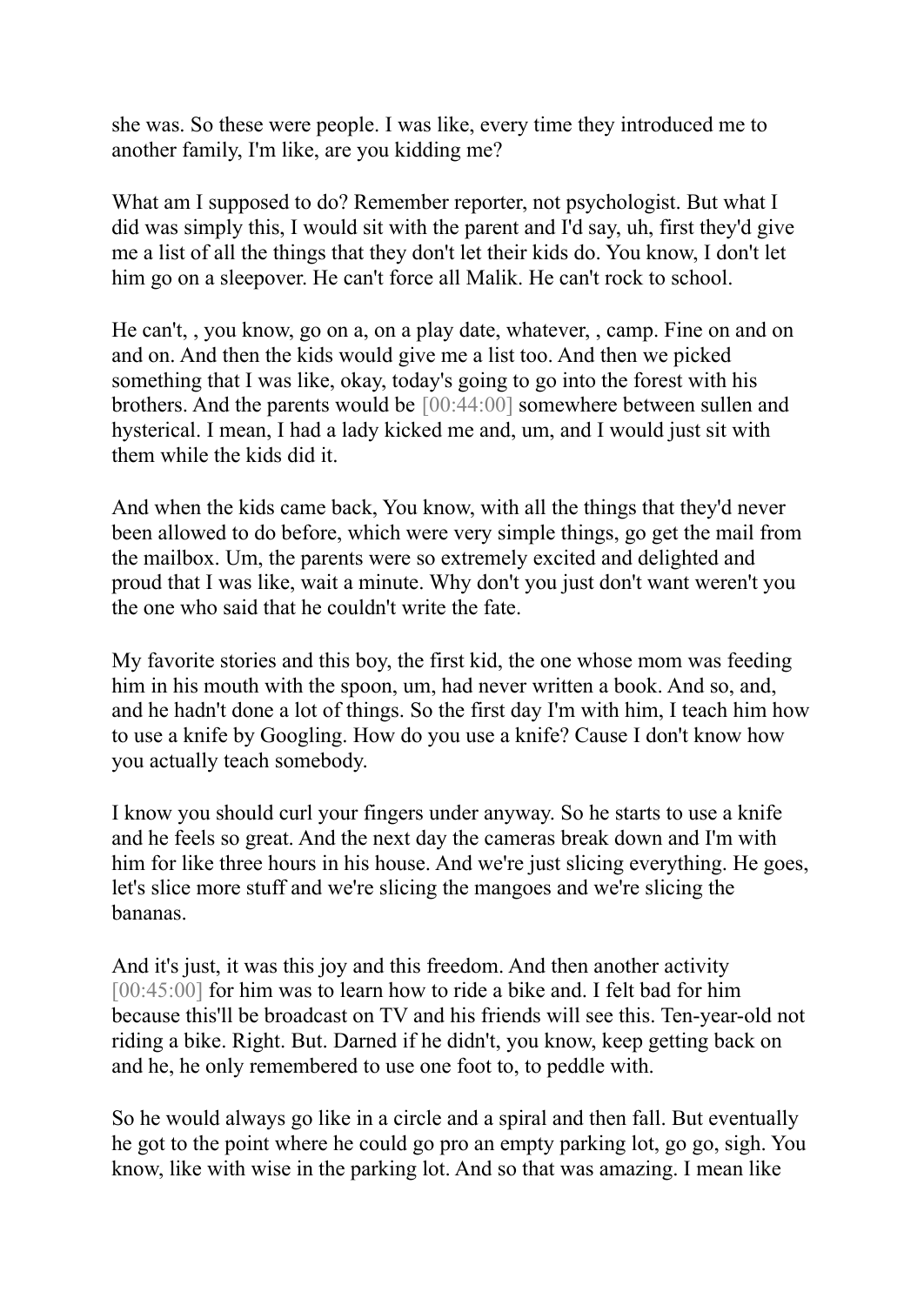suddenly he has wings basically. And so he came home and once again, the camera crews outside and I go inside and the mother comes to the grandma who's Russian and she goes, guess what, mom.

Sammy could ride a bike and the Russian grandmother goes are Sammy ride bike. Yeah, man. He can ride a bike. He can ride a bike and ride a bike and they're ecstatic and they're so proud and happy. And I was like, this is my first family. I'm like, what's going on? Did they just say they didn't [00:46:00] want to ride a bike?

Were they going to hate. And so once that happened, by the end of those four, one of his other activities was he had to go on an overnight with the boy Scouts and he had a meltdown the night before, and his mother was so scared. She locked herself in the bathroom. I mean, there was a lot of actual drama and I didn't know how to deal with it, but the next morning he does go, uh, uh, with the boy Scouts on this overnight.

And then. He joined the boy Scouts and that summer he went on overnight BMX bike camp for two weeks. So the, the thing that we were talking about before the, the level of like fear and is everything risky and worst, first thing, it seems, it seems like permafrost, like this will never melt. This is part of our culture.

Can't get out, we're stuck, right? We're in a bell jar of ice of fear. And then it turns out. Hmm. Hmm. I mean, I, I was with these families, I wasn't sleeping over. I just saw them each for four days in a row. And like one day they [00:47:00] ride a bike. One day they'd go to the mall one day, they'd climb a tree or whatever, and they have the 13 families, 12 of them changed completely.

Like couldn't remember why they hadn't let their kids join the basketball league on Saturday mornings. So. I mean, the thing that allows me to keep going 15 years into this same issue and the person who used to be at daily news reporter with a different story every day is that I know how deep this fear is, and it feels like it will never end and it can't possibly change.

And actually the, the opposite is true. It is, it is wafer thin. And once parents get to see how amazing their kids. You know, we're we we've completely changed childhood parenthood and, and the psychology of children today.

**Yael Schonbrun:** Yeah.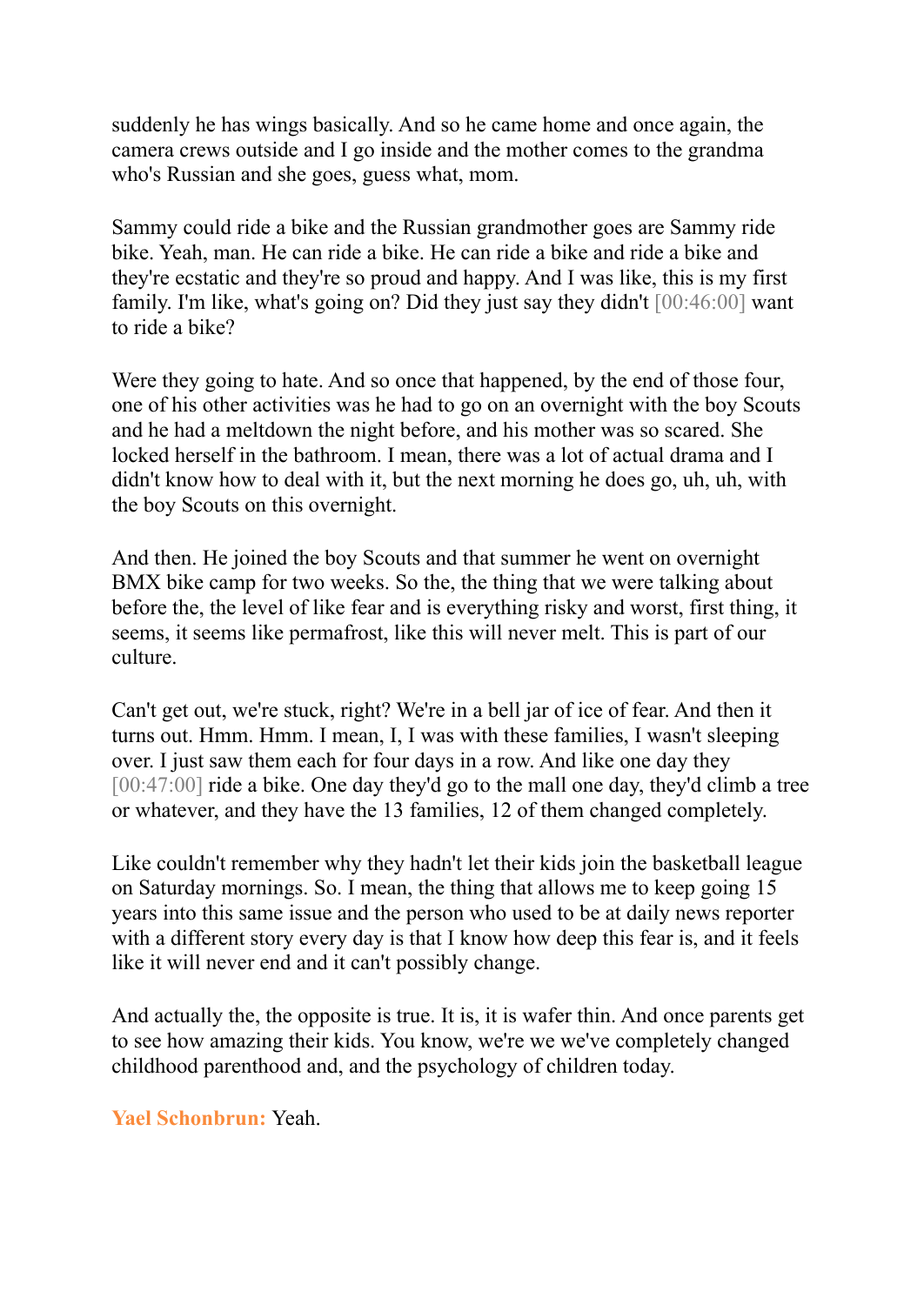And you, you say that you're a reporter, not a psychologist, but you've, you've collaborated with Peter Gray, who is a psychologist and Jonathan Haidt. Who's a social psychologist. And, you know, there's so much evidence backing what you're doing, which is [00:48:00] again, get out of your mind and get into your life, pick a behavior and approach it and find a way, you know, do it in a way that feels safe enough, even though there is some risks, like enter into some risks, but, but do it in a very deliberate way where you're just deciding, you know, Value line.

This is important for my child to be able to grow, to approach and support them in doing that without interfering and allow that evidence to come back. Correct. Some of the fears that you might have had to help you change your perspective through action. And so I think, you know, w what you saw in, in your reality show was like, It's kind of exposure therapy in action, and you get to really see it.

And the change is really remarkable. It's not comfortable, as you're saying, like, a lot of the parents were really scared. Probably the kids were terribly uncomfortable. Um, but. The support and probably some pressure from, you know, the fact that it was being filmed. They moved towards some change and found that.

Hey, like  $[00:49:00]$  I can do this, we can do this as a fan.

**Lenore Skenazy:** Yeah, no, it was really cool. I have to tell you, my favorite family was one that actually was here in New York, upstate and, the mom, this is a mom who went into the stall with her 10 year old, you know, just in case you'd be raped or murdered while she was going to bathroom. And what, let her kid go on any play dates.

And when the kids were playing in the backyard, I stood in the backyard and watched them the whole time. There was a park, like a playground, literally across their quiet sleepy street in upstate New York. And she wouldn't let them go there ever. So the first thing was to just let them go there and look for like bugs and stuff like that.

But, um, in the end, this is once again, the, the, the producer's idea, not mine. We took them to a water park and we wanted the 12 year old boy., to go down this giant water slide that I would never go down in a million trillion years. Right. It's 10 stories high. So we just want the mom to see, and we want the son to see what he can do.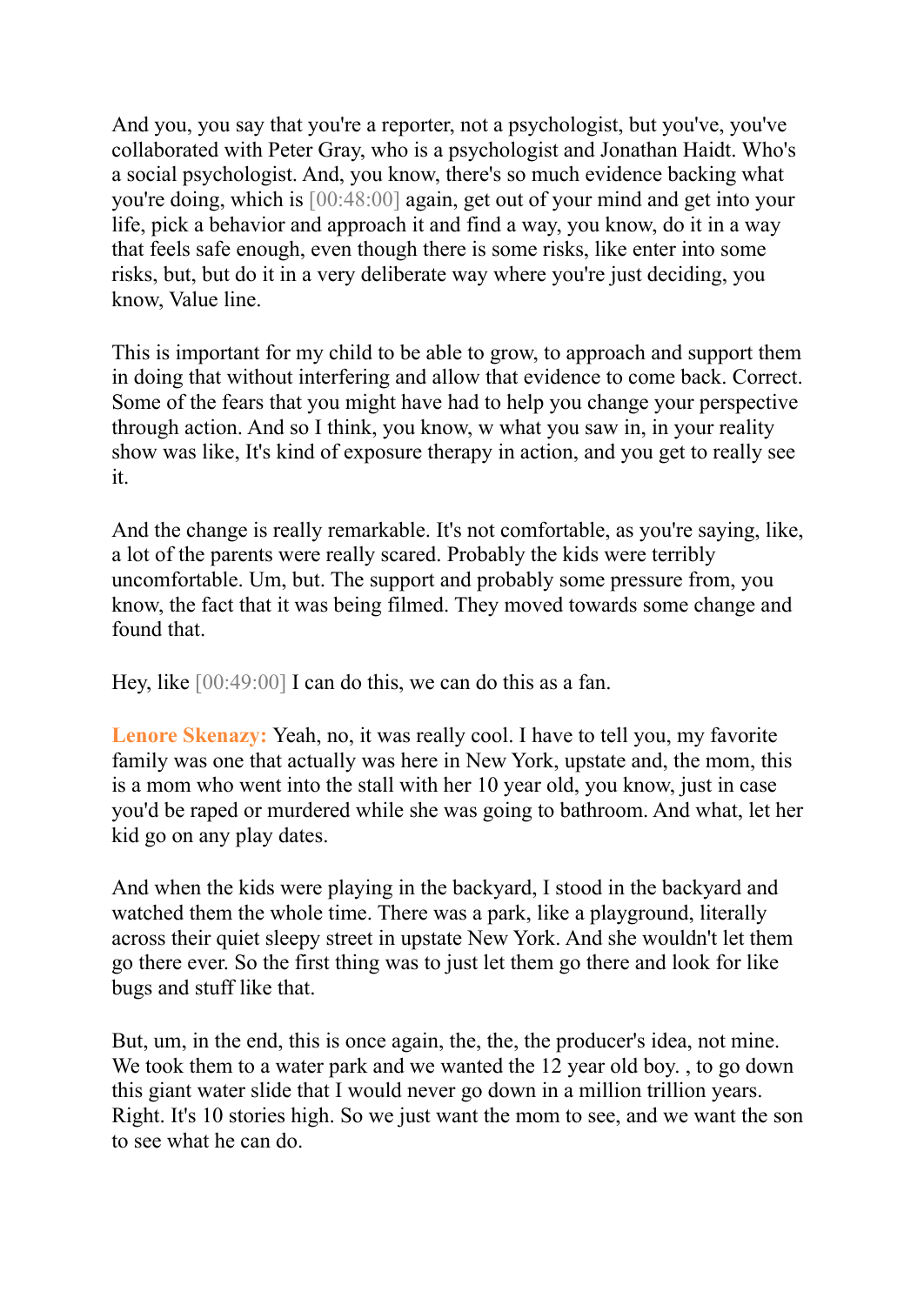And sure enough, Downy comes. You have to look like you're sort of in a coffin, you have to put your arms across your [00:50:00] chest and go feet first. And it just seems really scary. Um, but there he comes down and I'm really happy for him. And it's great. And then we look up. Is that Phyllis on the platform? What Phyllis, the mom, the mom who ruined every weekend because the family was always going on a boat that the husband loved and Phyllis was like, get up, put on your life, preserver, this is terrible.

Why are we going home? What about sunscreen, et cetera, et cetera. There's Phyllis up there and I'm not up there. I'm not saying, go do it. You have to it's wasn't even part of the show. And then. She came, you know, sheesh comes down, it takes like two seconds and she gets out of the water. And at the end, you all have to write something on a big whiteboard.

Like, you know what, you know, what it means to you or whatever. And she said, I feel like now I have two birthdays because she, you know, was sort of reborn as a different person. And the fact that now she gets to live such a happier life.<sup>[00:51:00]</sup>, I mean, you're a psychologist. That's why you do your job so that people can leave behind stuff that is making them so unhappy.

And isn't helping them in any way. Isn't helping their relationships. Isn't helping their sleep, isn't helping their lives. And if this is, if it's this simple, if all you need to do is see your kid do something independently and, and you can change and they. I think that this should be in every school. I think, you know, I was talking to the surgeon general.

I'm hoping that he promotes it. It just seems like there's too many lives being wasted in unhappiness and fear and dread. When, when there's an alternative that's, that's, that's around the corner and you just have to go, literally have to walk around the corner and let your kid walk around the corner without you.

Yael Schonbrun: Without you. Yeah. So you, you're bringing up another, , domain that I wanted to talk about, which is, you know, we've lost faith in ourselves. We've lost faith in our kids, but also we've gotten so [00:52:00] entrenched in thinking about our kids as products, as opposed to focusing on relating to our kids as human beings.

Right. You have this great analogy of like, you know, we think that there's a certain recipe that we have to. Execute perfectly to make this cake, you know, this cake kind of product that is our child in order to allow them to live like a happy, fulfilling life. And we get very focused on the various steps in protecting them and making sure they have exactly what they need I need.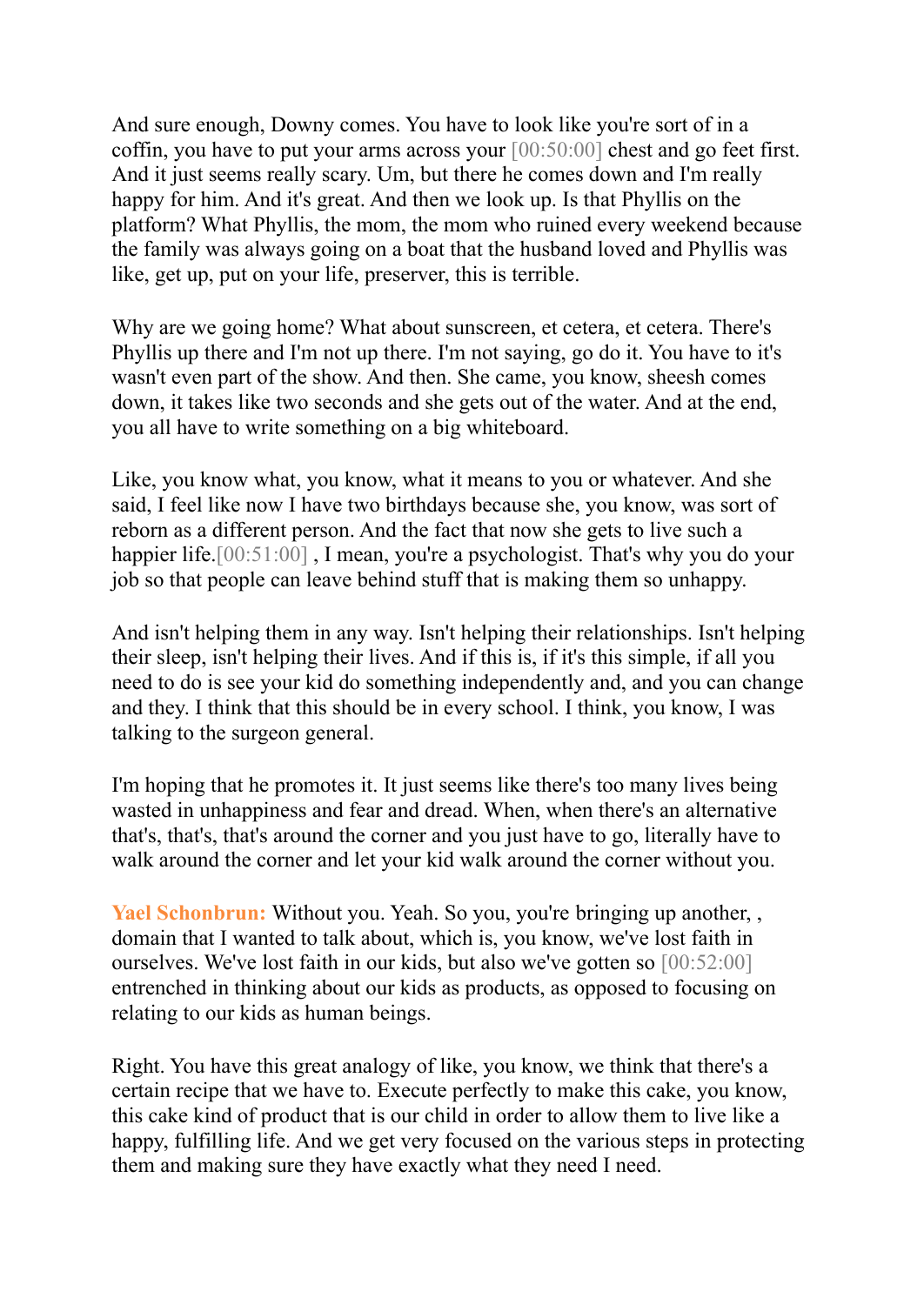And your recommendation is really to sort of like let go of making the cake properly and just relate to your kid as a human being. And I wonder if you think. Give some like concrete on the ground advice for how to pivot behaviorly day-to-day when, again, like the pressure is so omnipresent to sort of help your kid succeed in, in various ways, you know, make sure they get into the right college and that they're on the right professional track.

Make sure they have the right kind of friends, make sure that they're taking enough extracurriculars, make sure that they're, happy enough and have the same kind of products. Tools and toys that their peers have. [00:53:00] Um, so how, how can we as parents unhook from that pressure so that we can direct our attention more on just relating to our kids as, as people, it seems so simple, but it's hard.

**Lenore Skenazy:** Yeah, it is hard. I guess I'm going to sound like a broken record. Nobody will know what that means. , the, the only way you can start relating to your kid as a kid is to see what they're interested in and what they do without you, you know, promoting it or prompting it or, , enrolling them in it. And so, , let me ask you a question.

What did you do just for fun? When you were a kid, there was like you weren't in a class. There was no coach. What'd you do in some of your free time?

**Yael Schonbrun:** This will surprise no one who listens to the podcast, but I, I I've always been a reader. I used to hide in my closet and just read books, getting lost in worlds. In the world. Authors have created. And I love [00:54:00] words and the beauty of words and, , just, it was like a tr train being transported into a magical place.

**Lenore Skenazy:** Okay. Was that wasted time? I mean, you weren't doing your homework, you weren't getting a trophy.

**Yael Schonbrun:** It wasn't, but one could argue that it's a part of what's allowed me to create the professional life that I hadn't been. So what about the kinds of activities that kids are involved in that don't look like they would attach to a future? Aspiration. I think that that is so that isn't just to be clear like that isn't actually how I feel, but this is some of the conversation that happens both in the therapy room and, um, with peers that, you know, people get really concerned.

Like I need to make sure that my kid is going to be successful and they don't seem motivated on their own. I need to pressure them. Otherwise, nothing will happen. They'll just sit there on a video game, not go outdoors.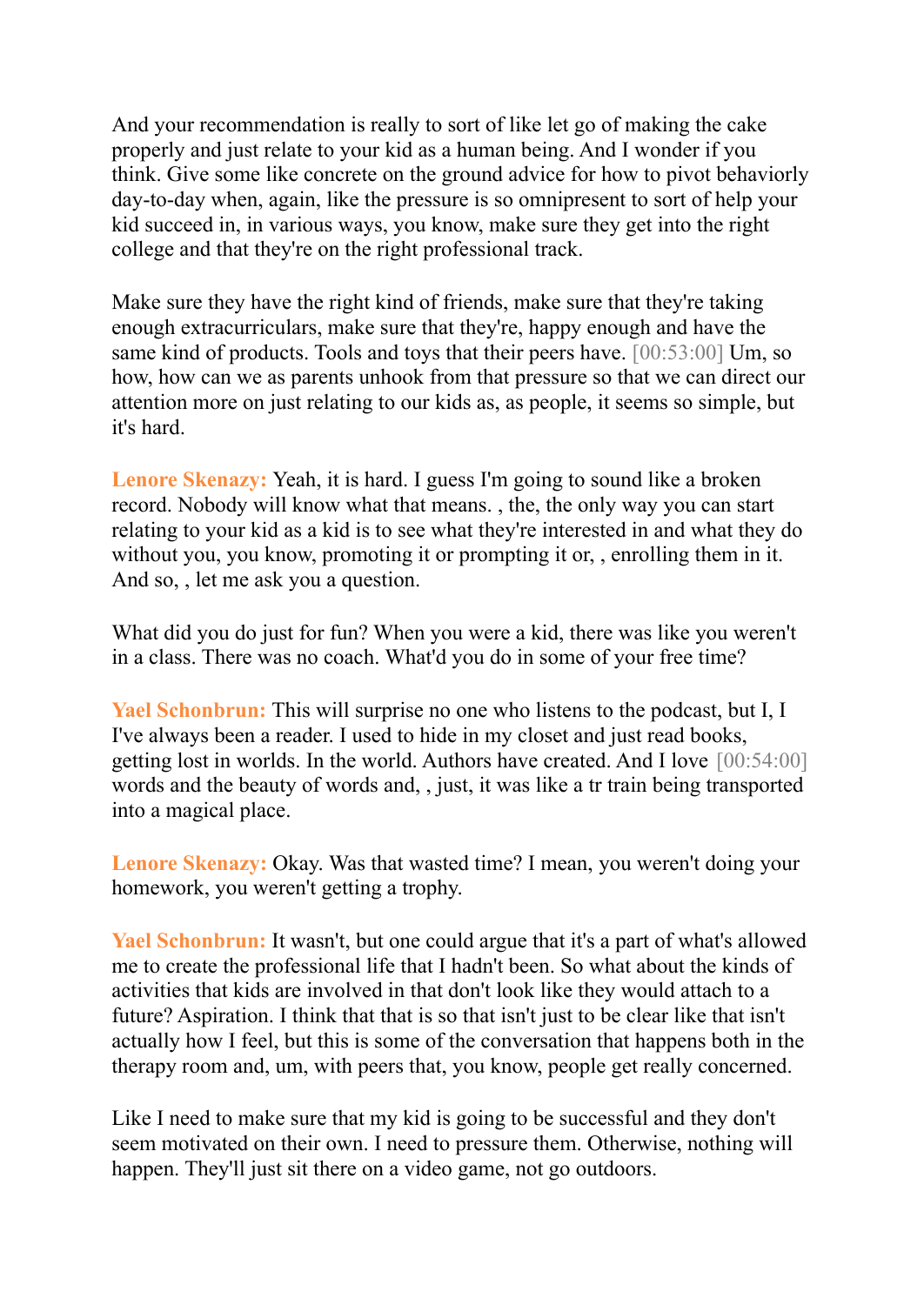And so what, what do I do? What's my alternative, other than pressuring them.

**Lenore Skenazy:** Well, a couple of things. , first of all, let's talk about what kids do in their free [00:55:00] time. That might be. Quirky or weird. And if you're going to ask about video games, I'm pretty ambivalent about video games. Actually. I'm finally reading, ready player one. It's so great. Oh my God. It makes me actually want to play video games.

It's just a great story was made just Spielberg movie about it. Video game kid who probably conquers the world. I don't know. I'm only on the like six jacket. kids when they have free time are bored and then they find something that interests them. We did a study at the beginning of COVID. Like in April and may asking kids, what are you learning?

Just for fun. If anything. Because suddenly there was no afterschool sports or school kids were learning. I mean, there's so much baking going on, but there was also, you know, making stuff, painting, learning about 1940s gangsters studying bugs. My favorite kid was an eight year old studying Bitcoin.

Imagine if I had been her just two years ago, buying Bitcoin, you know, that'd be so great. , but that wasn't me. And the thing is that kids are drawn to things. , and sometimes it's video games and [00:56:00] sometimes it's, you know, you can do what, , this woman named Audrey monk who wrote a book called happy campers.

She's a camp director. So it is just, you know, if you're worried about video games and some video games, I think not somebody who goes, I think video games can be great for kids to play because they are strategizing, they're playing together. They're making teams, they're learning a lot of the stuff that I think they would learn on the playground just on a pixelated ground, but then just have some time.

That is non non video, you know, like there's the two hours, there's the sunshine time, 12 to two every day. You just, you know, you can do anything you want, but you can't be on a video game or a four to five or whatever it is. So you can, you can schedule in some time. That's not like, are you on your stupid video game again?

You know, your brain is gonna run. It's not that it's like, oh, it's 12 it's it's sunshine time. And that's that. And what I want people to recognize, and I think you can do it by looking into your own past, like you just did is. What looks like downtime or a stupid waste of time. I cannot tell you how much time I spent as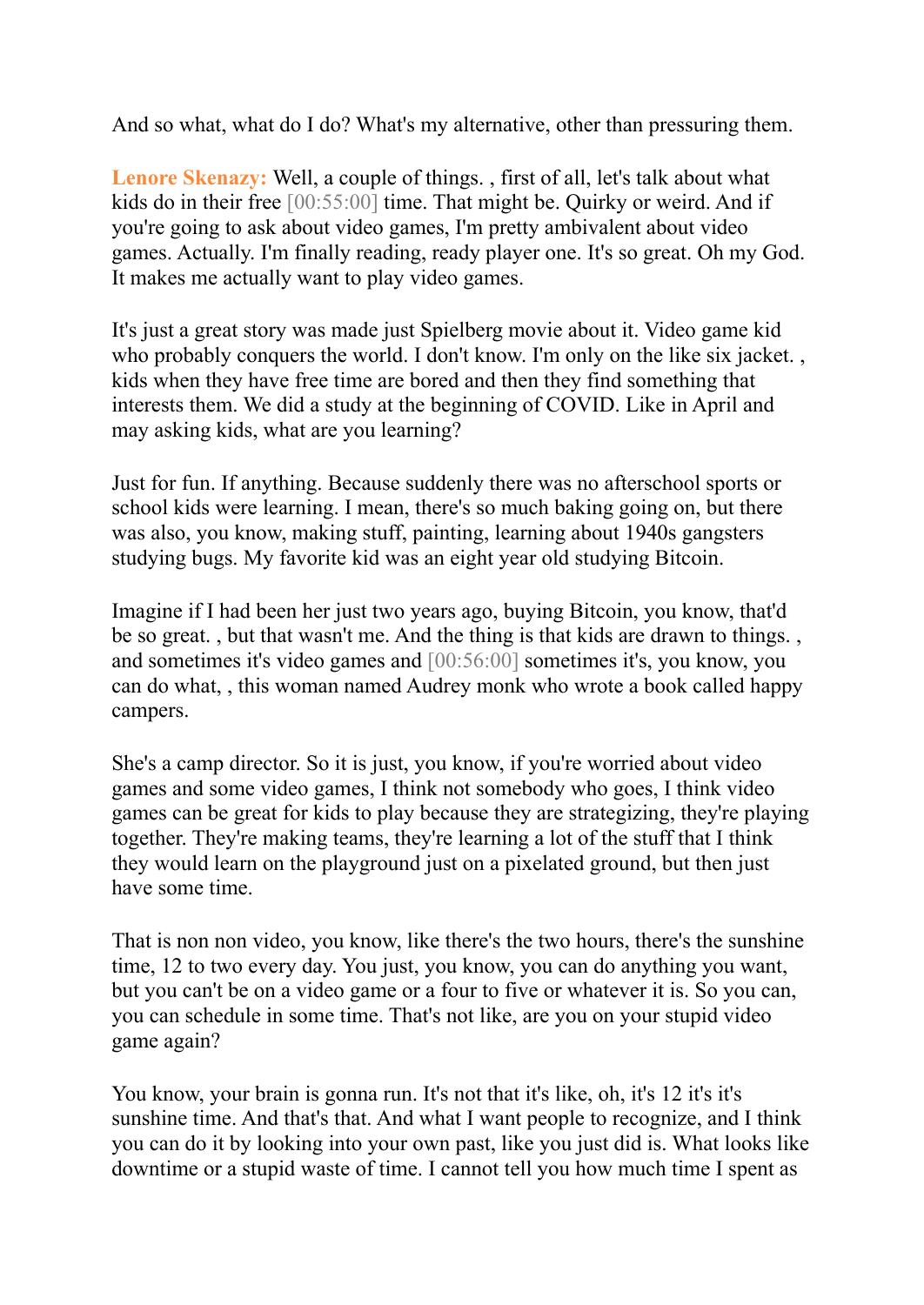a kid making stuff out of things I'd find in the garbage, for some reason that [00:57:00] interested me and reading and riding my bike and making brownies. I mean, I don't think that this was, you know, there's so much that goes into making a person and it's not all classes and tests and trophies. So I'll tell you my favorite story about, , so I did an article, , and I wish I could remember the name of it, but maybe we'll put it in the show notes where I asked people, if they could see a link between what they love doing as kids and what they're doing now as adults and one guy, I had like three seconds to interview him.

He was in a line at a Ted talk and I said, oh, he was a business guy. It's like, can you tell me anything you did as a kid that you're still sort of doing today? You know, you did for fun. No, like, okay, let's try this again. Is there anything you did as a child that you still sort of see yourself doing like a straight line?

He's like, well, you know, I played. Okay. Anything specific that you did and, and he got this like faraway look or at [00:58:00] least I remember him getting this. , and he said, well, yeah, you know, as a kid, you grew up in Miami and you know, there's fruit trees in people's yards, but they, , th th the tree goes over the sidewalk too.

And the flood, the fruit that falls onto the sidewalk is public. Right. So he would pick up the, you know, the lemons and the oranges or whatever from the sidewalk. And he put them in his little cart, and then he went around selling. And I think he still does the same thing. Cause that's Jeff Bezos who takes other people's stuff.

And puts it on a cart, literally a cart, your cart is full and sells it to us. So, and for me, I have to say that my biggest desire as a kid, aside from making stuff from junk was, , I wanted to start a fad or a phrase. And I was always making pins that like would have phrases that I wish people would use my phrase and, you know, and free range kids is just another one of those interests that just kept coming with me because, and there's no class phrase.

All right. You know, fad, fad, suffocation. So sometimes you just got to trust that your [00:59:00] kid's weird, quirky interests or interested, bore you to tears. You know, they want to talk about dinosaurs 24 7. There's something that's turning your kid on. And what you want is a kid who's turned on. You know, that gives them a reason to get up in the morning.

That gives them a reason to be interested in life and excited. And so. You need to give them some free time. And the only way to give them free time is once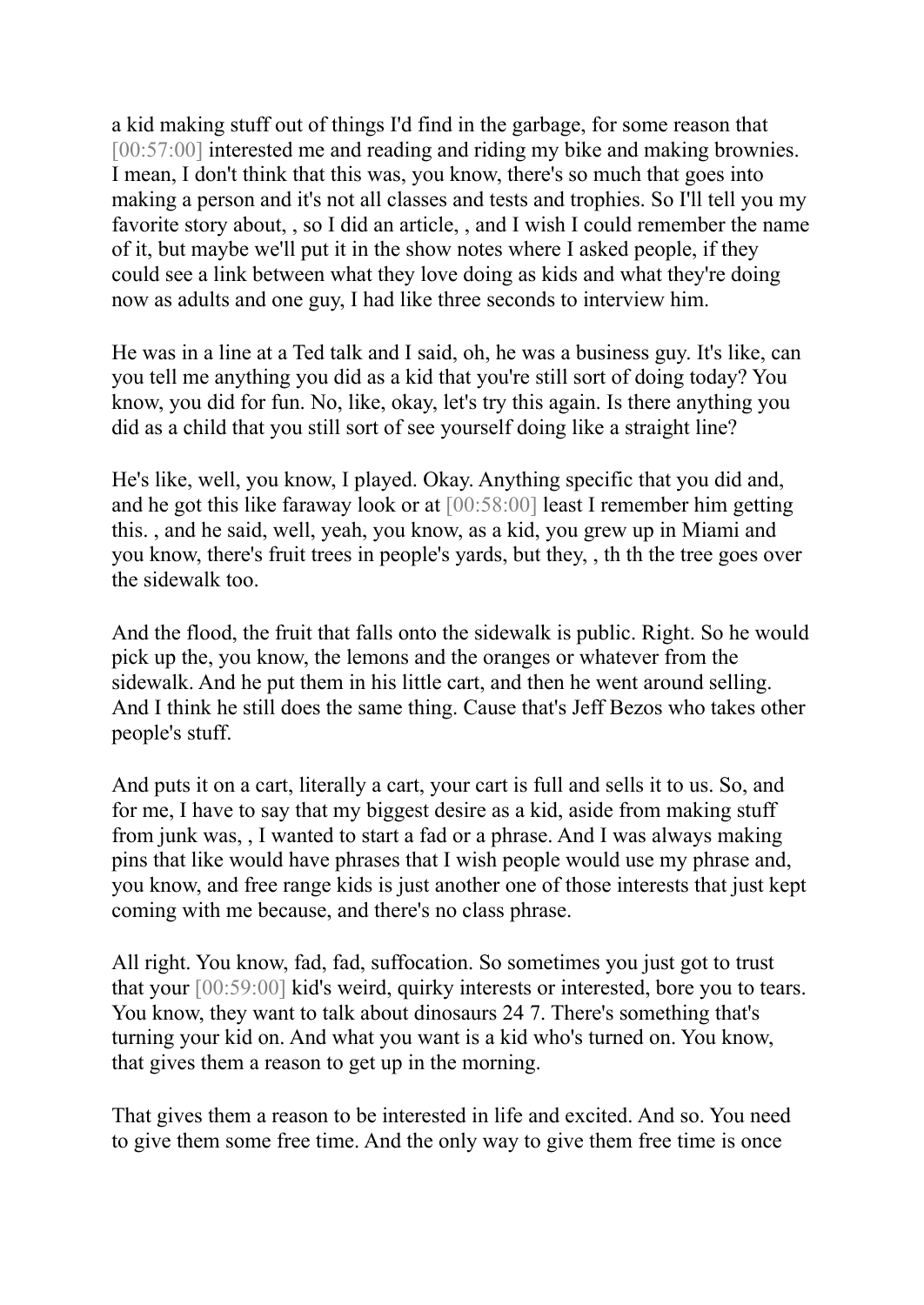again to renormalize the idea that sometime is not going to be structured and it's not going to be supervised.

Yael Schonbrun: I love it. So we're, we're out of time and I just wanted to say, thank you so much for all the work you do. And, I know that your impact has been. Uh, goes far beyond me, but, but certainly I just wanted to share that, that you've definitely changed how I parent and I think, I think my kids are better off for it. I'm

**Lenore Skenazy:** yeah. You know? Yeah. Like, like, like we said, there's not a recipe, but, , so all I'm asking is that people check out the, you know, the let grow project and the let grow play club because they have to spread. They're so [01:00:00] simple., and everything's free, so why not get that revolution going

**Yael Schonbrun:** Yeah, I get the revolution going and I really can't recommend the book enough. It was. I, it was one of the few parenting books, probably the only parenting book where I've actually been snorting as with laughter as I'm reading. So thank you so much. So let grow.com. Are there other places that people should go to find more at Lenore?

**Lenore Skenazy:** growth. Um, so let grow.org. Um, although I think let grow.com comes to us too. I'm not sure. So we're on Twitter, um, as let grow org and also free range kids. And, you know, the book is free range kids. And that's it. I mean, I'm sure they can, you can always write me a letter. I'm just lenore@letgrow.org.

You can drop me a line and I want to hear a success stories. I actually want to get more pictures. You know, I think people are really, , moved by a picture of a kid, you know, with the, with the brownie that they made or with the puppy that they'd be friended. So if you have pictures and a little story, we're trying to figure out how to, [01:01:00] how to showcase them more.

And I feel like that's something I've been bad. So, so send me stuff and we'll figure it out.

**Yael Schonbrun:** Thank you so much for making the time Linder. I really appreciate it.

**Lenore Skenazy:** Oh, this was fun. And I really appreciate your getting the word out too. And now I know what therapy I'm in its acceptance and commitment therapy. I just knew it was act. I didn't know what it wasn't very cool.